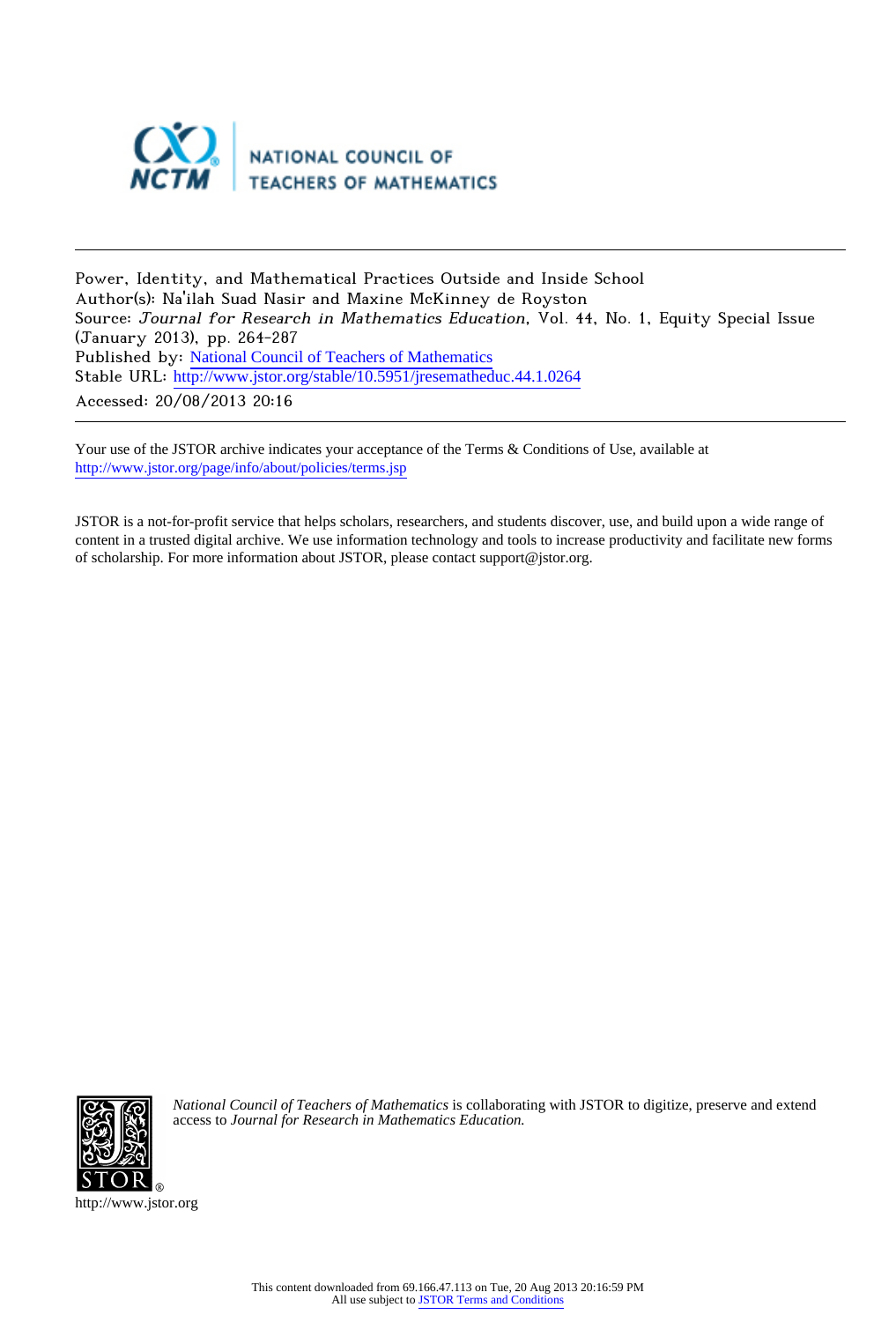Copyright © 2013 by the National Council of Teachers of Mathematics, Inc., www.nctm.org. All rights reserved. This material may not be copied or distributed electronically or in other formats without written permission from NCTM.

Journal for Research in Mathematics Education 2013, Vol. 44, No. 1, 264–287

# **Power, Identity, and Mathematical Practices Outside and Inside School**

Na'ilah Suad Nasir and Maxine McKinney de Royston *University of California, Berkeley*

This article explores how issues of power and identity play out in mathematical practices and offers a perspective on how we might better understand the sociopolitical nature of teaching and learning mathematics. We present data from studies of mathematics teaching and learning in out-of-school settings, offering a sociocultural, then a sociopolitical analysis (attending to race, identity, and power), noting the value of the latter. In doing so, we develop a set of theoretical tools that move us from the sociocultural to the sociopolitical in studies of mathematics teaching and learning.

*Key words*: Achievement; Equity/diversity; High school, 9–12; Learning; Social and cultural issues

Research on the sociocultural aspects of mathematics learning has highlighted the importance of understanding mathematics as a cultural process (Lave, 1997; Nasir, 2002; Saxe, 1999), and has attended to the social processes underlying the teaching and learning of mathematics in classrooms (Yackel & Cobb, 1996; Gresalfi, Martin, Hand, & Greeno, 2008). One direction has focused on investigating how mathematical sense-making and teaching occurs in out-of-school practices as a way to understand the links between cultural and cognitive processes. Another direction has focused on the social nature of learning activity in mathematics, including implicit norms in classrooms, participation structures, and collaboration. This shift in focus has been so prevalent and transformative that some argue that there has been a "social turn" in mathematics education research (Lerman, 2000).

The social turn has also highlighted the importance of issues of identity in understanding mathematics learning (Martin, 2000; Nasir, 2002). Scholars have argued that to understand learning and engagement in mathematical activity, it is critical to understand how learners develop a sense of membership in a practice and the extent to which youth identify as "learners" and "doers" of mathematics (Martin, 2000; Nasir, 2002). Nasir has argued that the relationship between learning and identity is bidirectional, with access to learning supporting stronger identities, and identity, in turn, supporting learning.

We have learned much from this "social turn" in mathematics education research, but it does not render visible how identities are informed by learning and schooling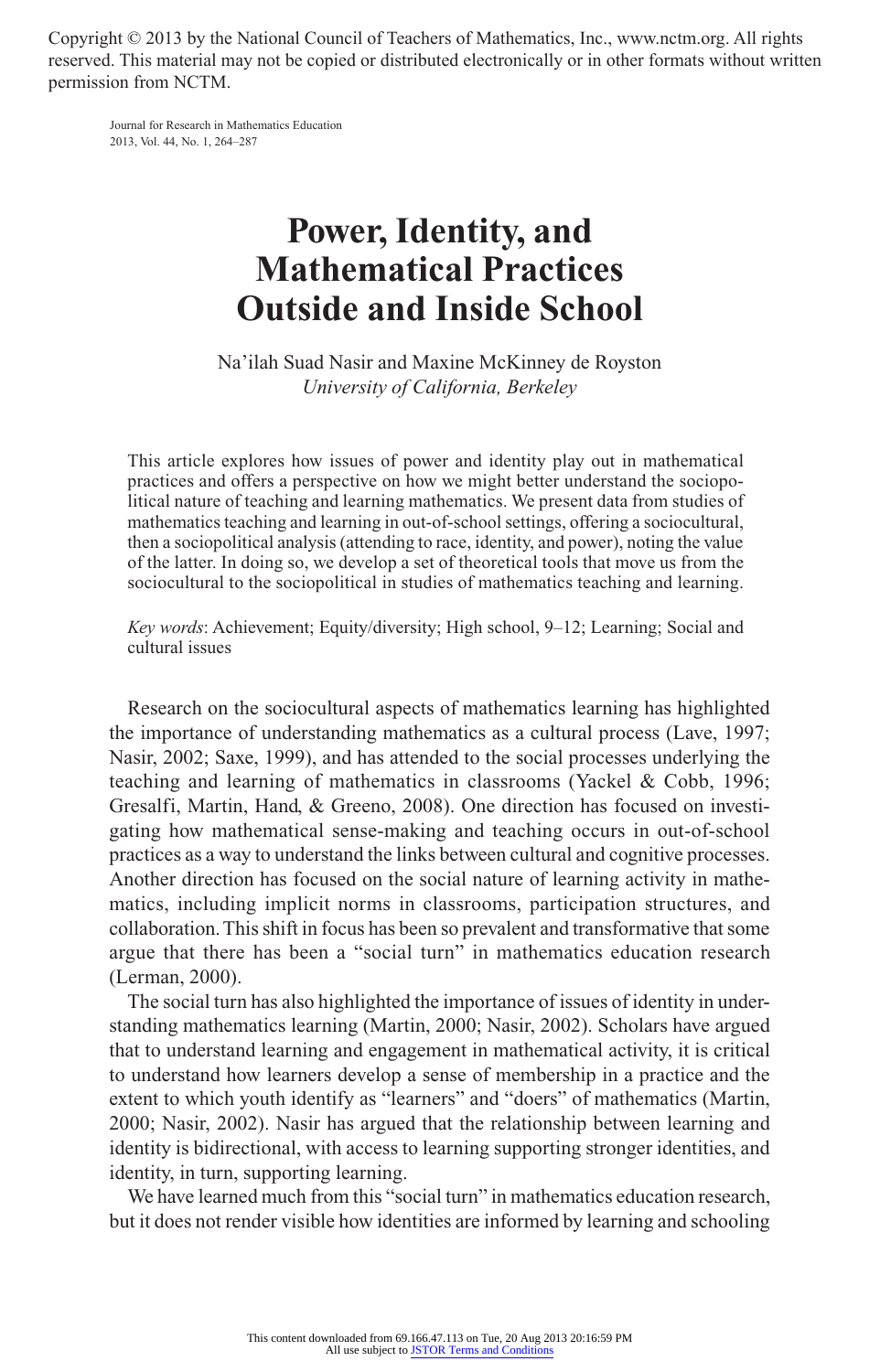experiences, as well as by the complex issues of social power and marginality (Diversity in Mathematics Education Center for Learning and Teaching, 2007). Ladson-Billings and Tate (1995) point out that to understand power in mathematics requires explicit attention to issues of race. They propose the use of critical race theory (CRT) as one strategy for understanding the ways that race operates at multiple levels to determine experiences and outcomes in mathematics. Martin (2009) and others (Gutstein, 2006; Gutiérrez, 2000) have taken up this challenge and developed work in the area of critical mathematics. This research examines the ways that race and power exert influence, both as we frame the "problems" of mathematics education within larger discourses, and as we study youths' experiences in classrooms.

In this article, we attend to the sociopolitical as well as the social and cultural nature of teaching and learning mathematics (Gutiérrez, 2013; Valero & Zevenbergen, 2004). We present data from studies of mathematics teaching and learning in out-of-school settings, offering a sociocultural analysis and then a sociopolitical analysis (attending to race, identity, and power), noting the value added of the latter. In so doing, we develop a set of theoretical tools that move us from the sociocultural to the sociopolitical. This move will require (in addition to new conceptual tools) attending to the same types of data in new ways and attending to new types of data. We will also consider the implications of a sociopolitical lens for how we think about teaching and learning in mathematics classrooms in schools. Before we turn to the data, we explicate the theoretical tools that will inform our sociocultural and sociopolitical analyses.

# THEORETICAL TOOLS FOR A SOCIOCULTURAL ANALYSIS1

Sociocultural approaches have increasingly been used to understand learning and development in a way that takes culture as a core concern (Cole, 1996; Rogoff, 1990; Saxe, 1999) and to examine social and cultural processes as mediators of human activity and thought. These frameworks argue for the importance of local activity settings and examine learning through focusing on individuals' *participation* in particular activities, and how they draw on artifacts, tools, and other people to solve local problems.

Sociocultural theories are rooted in the work of Lev Vygotsky, a Soviet psychologist of the early 1900s, and articulate a view of culture as a system of meaning that is constantly being created and recreated in local contexts and across generations. In contrast to many psychological perspectives that focus on human cognition and behavior at the individual level, sociocultural theories locate the fundamental unit of analysis of human behavior as activity, or cultural practices. This notion of activity attends to the complex intertwining of the individual and the cultural and can shed light on the role of identity in learning and development.

<sup>&</sup>lt;sup>1</sup> Parts of this section were adapted from Nasir and Hand (2007).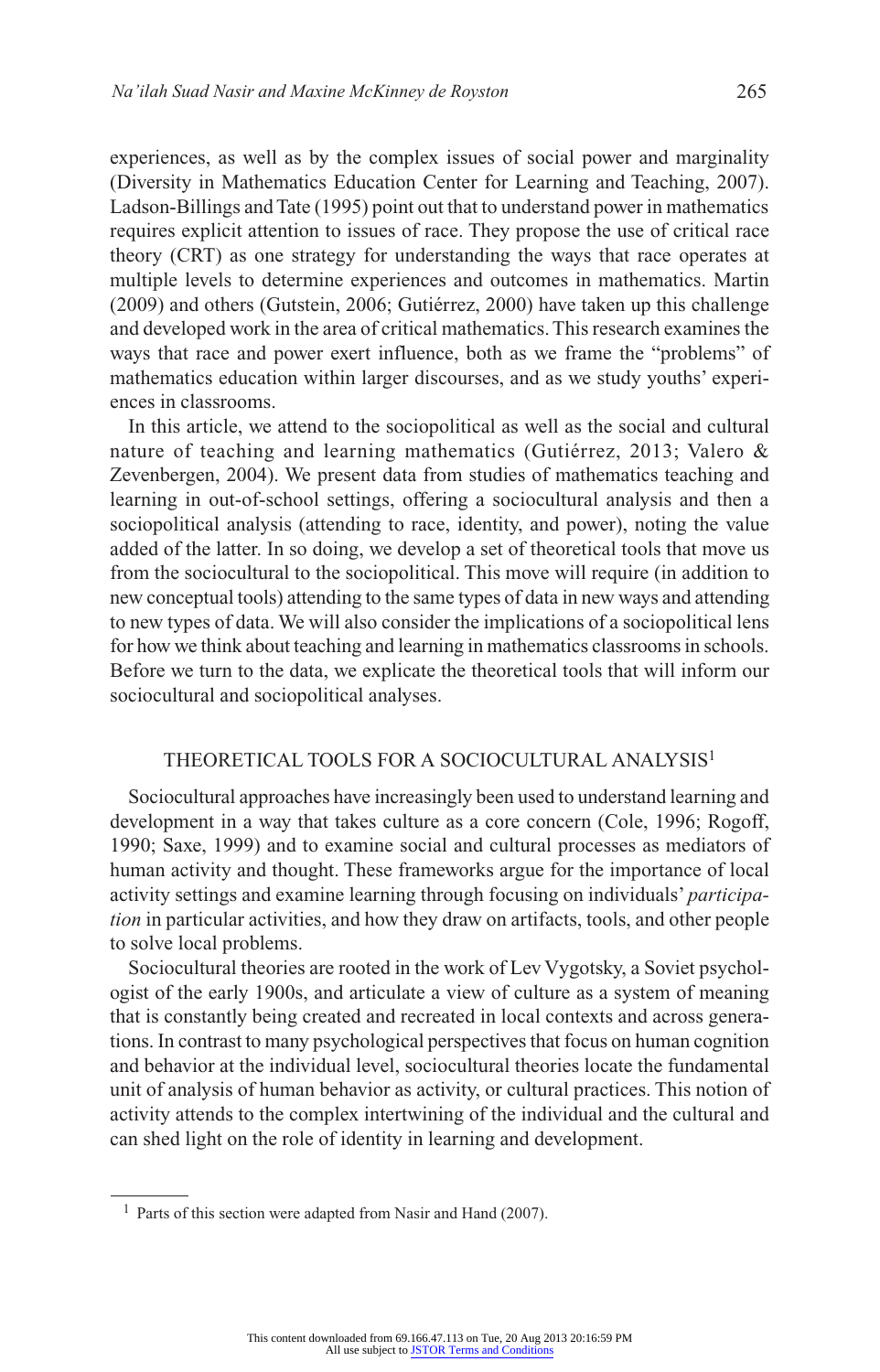#### *Identity in a Sociocultural Analysis*

Many scholars in this tradition focus on students' identities as learners (Wenger, 1998) and point to identity as a critical mediator of learning. Their research shows that how students view themselves as learners can influence how they participate in educational activities and settings, and is shaped by how teachers and institutions create or limit opportunities for participation. Thus, learning is not only about taking on new knowledge structures but also about personal transformation, about becoming.

A sociocultural analysis, then, focuses on the ways that activity in learning environments is socially and culturally organized, and examines social supports and cultural arrangements for learning. However, sociocultural analyses rarely attempt to understand race and power.

## *Tools for a Sociopolitical Analysis: Attending to Race and Power*

A sociopolitical analysis attends to how race and power operate in learning settings, especially as they may relate to privilege and marginalization. We draw from the sociological theories of social and cultural capital (Bourdieu, 1977; Bourdieu & Passeron, 1990) and perspectives on critical race theory (Yosso, 2005) to illustrate how the social networks (social capital) with whom we identify and the sets of skills and knowledge that we accumulate (cultural capital) can be perceived as providing (or failing to provide) access to power. In fact, what defines "access" and "power" may shift, or be contradictory, across time, space, and/or cultural contexts, depending upon the types of knowledge, skills, and networks perceived as legitimate.

For Bourdieu (1986), power is represented by high-status resources for social mobility to which only certain individuals and groups have access. These resources are used as indexes of privilege, and their absence sets up barriers for social inclusion. A focus on power is central to Bourdieu's insights about how upper class and middle class families and individuals are able to continuously maintain their elevated positions within the social hierarchy. Bourdieu's notions of power are useful for thinking about access and identity in cultural practices, but his theoretical lens analyzes the reproductive quality of the status quo and reifies it as the "norm" against which everything else is deviant and inferior. His theory accounts for neither social resistance and agency nor the various forms of "capital" that exist and are utilized within marginalized communities (Yosso, 2005). Such a deficit orientation risks obscuring institutionalized stratification processes and the diverse resources of nondominant communities.

CRT and related perspectives of resistance (e.g., Latina/o critical theory, Asian critical theory) reject dominant claims that limit or disregard the value of the cultural knowledge systems and social networks of nondominant communities. In deconstructing the property of whiteness and its tenets—objectivity, neutrality, and normalcy—these perspectives offer theoretical tools that challenge social assumptions and bring to the fore the multiple voices and ways of being and knowing of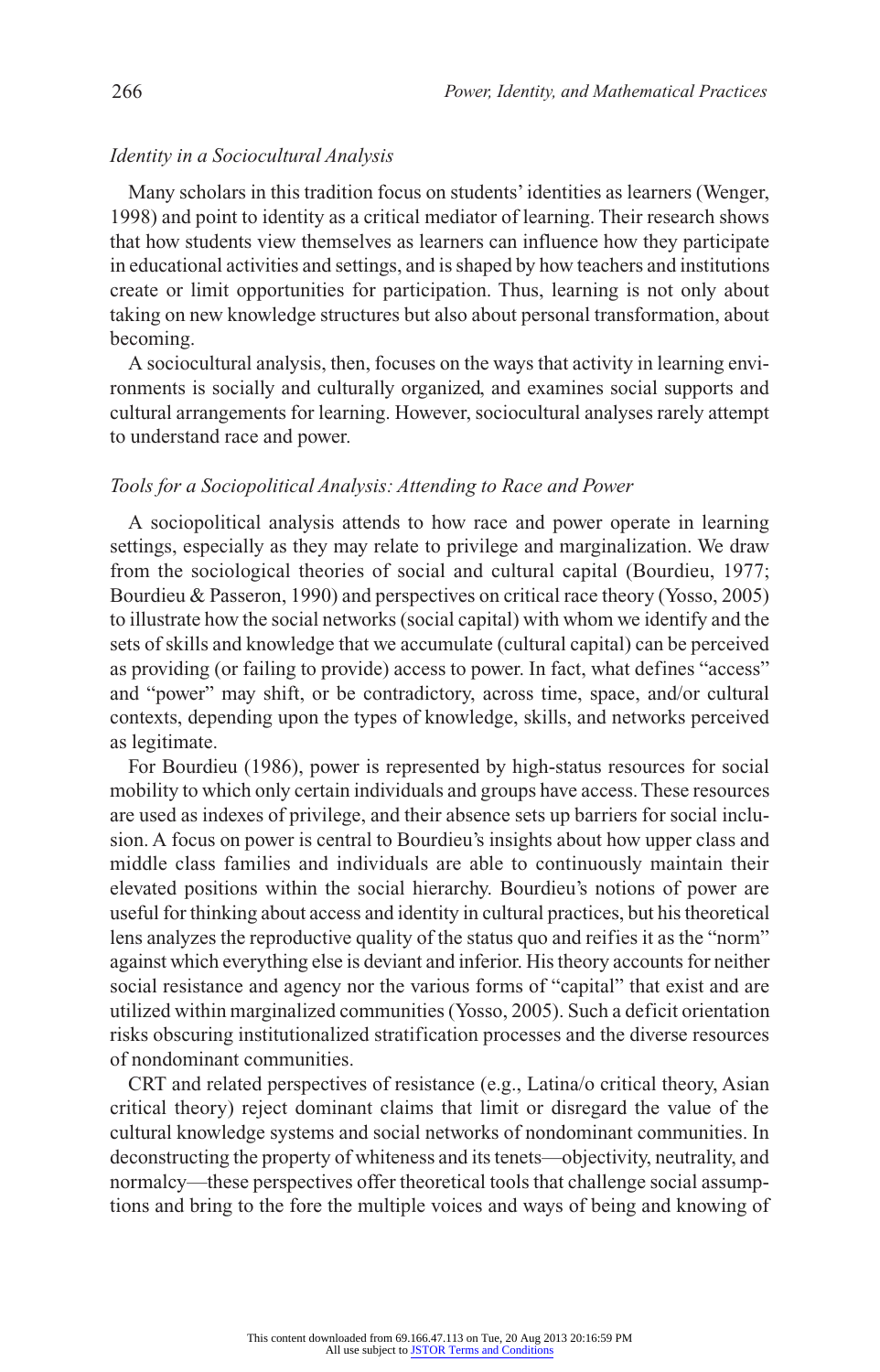people of color. Lest we see these voices as idiosyncratic or disassociated from larger meaning or action, poststructuralist theories help us align such political struggles with the broader discourses within which we operate (Gutiérrez, 2013). Such theoretical tools allow us to interrogate how power relations are created, resisted, and potentially transformed through action and interaction in and across cultural spaces.

Although our current conversation—and our latter analyses—focus on the "cultural," issues of race and racism (Bonilla-Silva, 2006; Frederickson, 1988; Omi & Winant, 1994; Yosso, 2005) are central to the way we understand the ways that culture and capital exert influence in the lives of African American students.2 Martin (2009) has noted the ways in which our society has bought into a master narrative about the mathematics achievement of African American students. The story we tell as a society about African American students in mathematics is about relative failure—about underachievement. In our view, that story assumes that such underachievement is a cognitive issue; that it stems from the lower capacity of African American students in mathematics at an individual or group level. Hence, the widespread stereotyping and marginalization of African Americans and their cultural practices is masked as an issue of cognition and individual failure, rather than one of structural inequality. Bonilla-Silva (2006) has referred to this process of viewing existing power relations as adhering to a type of natural order as the *naturalization* of racism. Some argue that the very purpose of schooling is to maintain racial and class stratification in society (Bowles & Gintis, 1976; Varenne & McDermott, 1998).

In this article, we use our data to discuss how sociocultural analyses afford a presentation of dominant social and cultural capital à la Bourdieu. We then consider a sociopolitical analysis that highlights the nondominant cultural capital (Carter, 2005) or "cultural wealth" (Yosso, 2005) of communities that historically have been marginalized. To better account for this wealth and its relation to dominant capital, we draw on Putnam's (2000) notions of *bonding* and *bridging* capital. We explain the different concepts of *capital* and *wealth*, and the processes of bonding and bridging these resources.

### *Cultural Capital and Social Capital Versus Cultural Wealth*

*Cultural capital* refers to the high-status cultural attributes, codes, and signals (including both material and symbolic goods) that are valued in particular social formations. Material and symbolic goods become the means in a system of exchange that confers differential levels of power and status. For example, high-status parents

<sup>2</sup> The use of static racial categories, for example, African American, often do not fully capture or describe the multiple subjectivities of individuals presumed to be represented within that group nor that which they would use to describe themselves. However, as Gutiérrez (2010) points out, "groups need to constantly highlight the differences between themselves and others to create collectivity while also bridging those differences so as to avoid further oppression" (p. 12). It is in this spirit that we have used racial labels in this article as a proxy for lived experiences.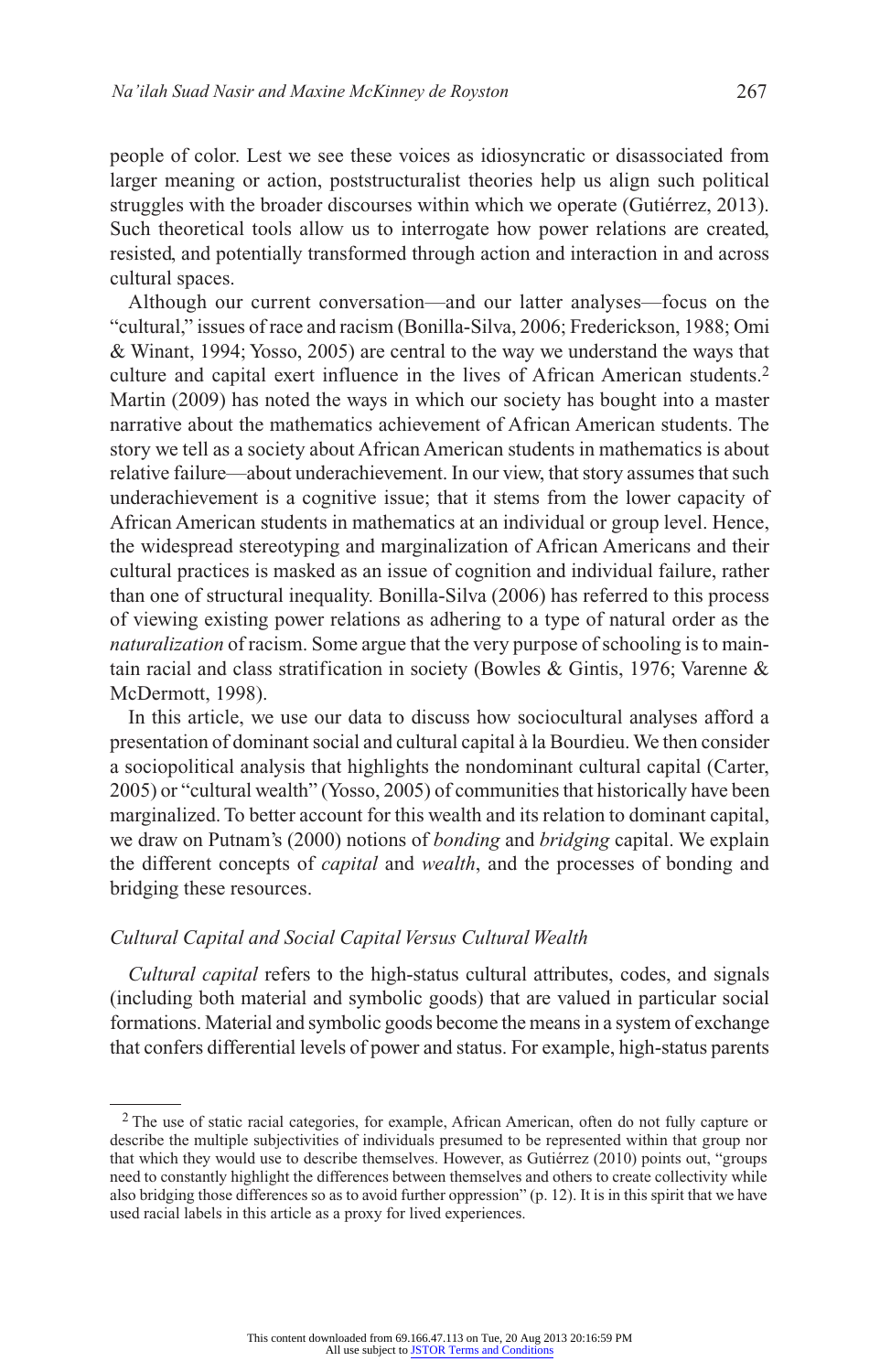provide their children with cultural capital by socializing them into attitudes and knowledge that are valued for success in the American educational system.

Cultural capital operates through interactions between individuals and institutions. In part, cultural capital resides within the individual through one's own sense of self, ways of thinking, and practices (i.e., habits). These individuals are then recognized or marginalized by institutional structures (e.g., schools, government, religion) that delineate and confer power. For example, schools, as institutions, can confer cultural capital in the form of academic credentials or qualifications.

Like cultural capital, *social capital* is not neutral but is a resource that can be used to produce or reproduce inequality. Bourdieu (1986) defines social capital as "the aggregate of the actual or potential resources which are linked to possession of a durable network of more or less institutionalized relationships of mutual acquaintance and recognition" (p. 248). Social networks can provide benefits, in terms of power, to those with social relations that are valued in society. As with cultural capital, not all social capital is valued equally nor is it available to all. The value and availability of a source of capital depends on its status position within society. For example, African American students' ties with a genre of music or style of dress might weaken the group's perceived capital in the eyes of school authorities (Nasir, McLaughlin, & Jones, 2009), whereas their affiliation with students in advanced placement classes might strengthen their perceived capital with those officials. Because certain networks are perceived to be of higher value than others, there are often negative institutional consequences for identifying or affiliating with lower status practices and networks, including social exclusion, restrictions on individual freedoms, lowered expectations, and excessive claims on group members (Portes, 1998).

Challenging these stratified and exclusionary notions of capital, Yosso (2005) asks, "Whose culture has capital?" (p. 69). Yosso articulates CRT's objective of building upon "Outsider" theories to resist oppression and empower marginalized communities and their respective knowledge, an approach that recenters our research away from assumptions that nondominant communities need to acquire and conform to dominant values and practices and toward critiquing the inherent patterns of racial and social stratification within institutional structures such as schooling. It also recognizes that marginalized communities have accumulated and continue to acquire diverse forms of capital or "cultural wealth" (Yosso, 2005). Not limited to Bourdieu's bounding of social or cultural capital, cultural wealth includes other previously ignored forms such as *aspirational*, *linguistic*, *familial*, *navigational*, and *resistant* capital. Valuing these various forms of capital allows us to examine the diverse resources and types of day-to-day activities that individual actors draw upon to resist the patterns and practices of social stratification.

## *Bonding and Bridging Cultural Wealth*

To acknowledge both the dominant forms of capital Bourdieu had in mind, and the diverse forms of capital present within marginalized communities, we draw on Putnam's (2000) concepts of bonding and bridging capital. With these terms,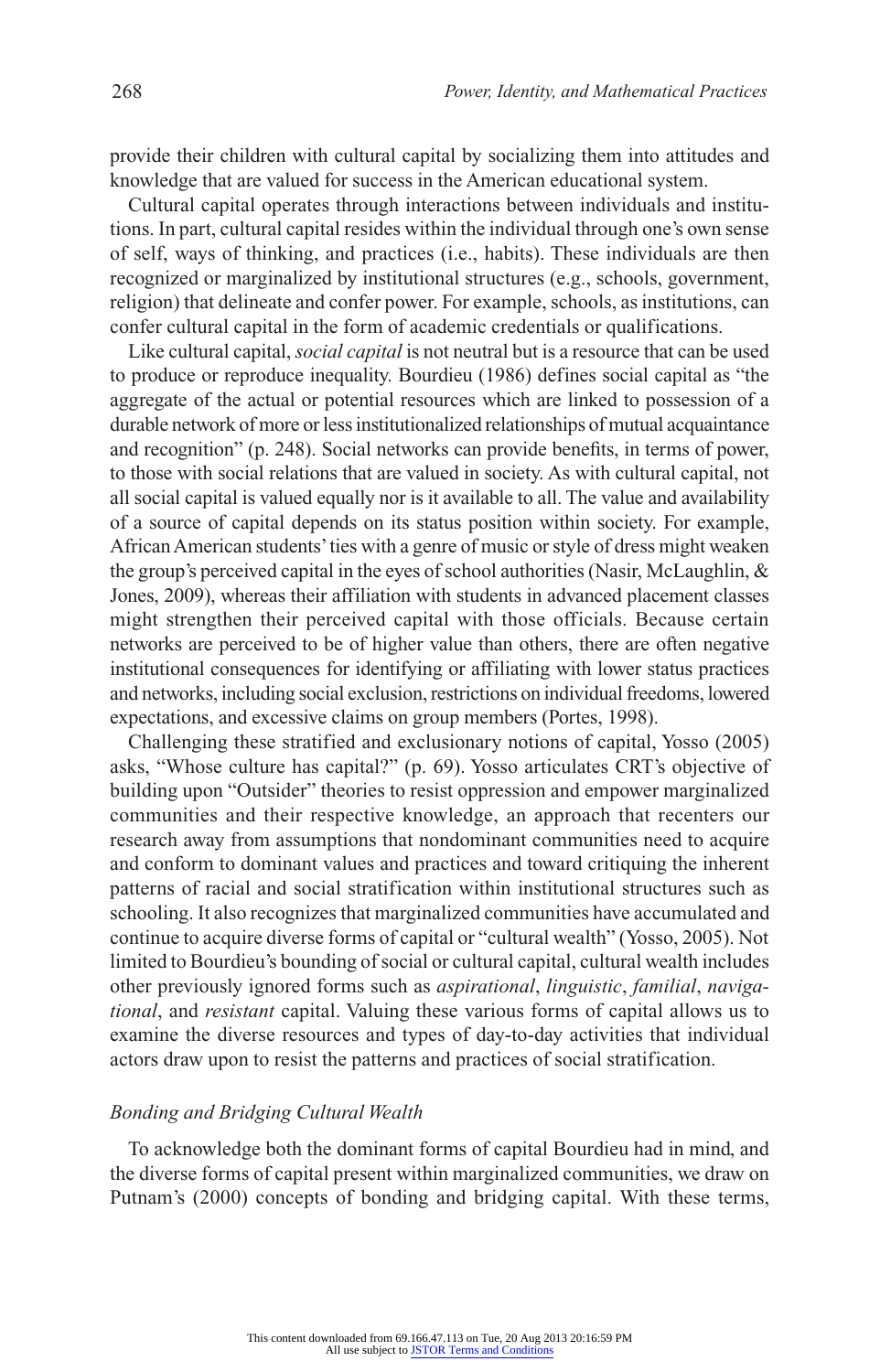Putnam signals how certain social networks are differentially valued in heterogeneous societies. *Bonding* refers to the value assigned to the development of social networks among a presumed homogeneous group of people, whereas *bridging* refers to the value assigned to the development of social networks across socially heterogeneous groups.

With respect to African American students in schools, bonding social capital can refer to students' building networks with one another, whereas bridging social capital facilitates students' gaining access to other social networks via interactions with other groups of students, teachers, administrators, and so on. Given the legacy of racial exclusion and domination in schools (Darling-Hammond, 2005), withingroup bonding of African American students, particularly males, often has been assumed to be oppositional to that of creating a positive student identity (Ferguson, 2000; Fordham & Ogbu, 1986; Noguera, 2003). However, such assumptions essentialize the content, context, and scope of African American students' bonding activities and their relation to academic achievement and identity (Carter, 2005; Dance, 2002; Nasir, McLaughlin, & Jones, 2009). Of similar complexity is bridging social capital, which can provide African American students with access to other, more powerfully perceived social networks and resources as well as facilitate occasions for them to be socially excluded.

We extend the notions of bonding and bridging capital to think about cultural capital. Distinctions between forms of knowledge that are perceived as valued or not valued within institutions might result in negative consequences for African American students who engage in within-group bonding in contrast to engaging in forms of knowledge that promote cross-group bridging. These conceptual distinctions highlight how social capital and cultural capital are perceived not as horizontal or overlapping resources, but as hierarchical resources within systems of power that may operate at cross-purposes with students' individual interests and identities.

As we show in the next section, opportunities for bridging capital may be limited because the cultural capital that supports sustained success in school mathematics may not be directly aligned with the mathematical practices with which students engage in their communities and other social networks. Further, the practices of nondominant social networks are rarely recognized as valuable by the institutions that confer academic credentials. To understand how individuals and communities resist the processes of stratification, however, we need to attend to the diverse resources of cultural wealth. These may be the very resources that bolster students' interests and identities in and out of school and make them resilient to cross-context contradictions and stresses. A focus on the more inclusive notion of *wealth* allows for a treatment of how individual forms of capital can be bridged and bonded across a greater diversity of dimensions to accomplish multiple purposes within and across communities.

## *Attending to Identity in a Sociopolitical Analysis*

The relationship between power and identity is linked to the various forms of capital. Identity involves becoming a member of a community or social network and is related to an individual's acquisition and alignment with particular bodies of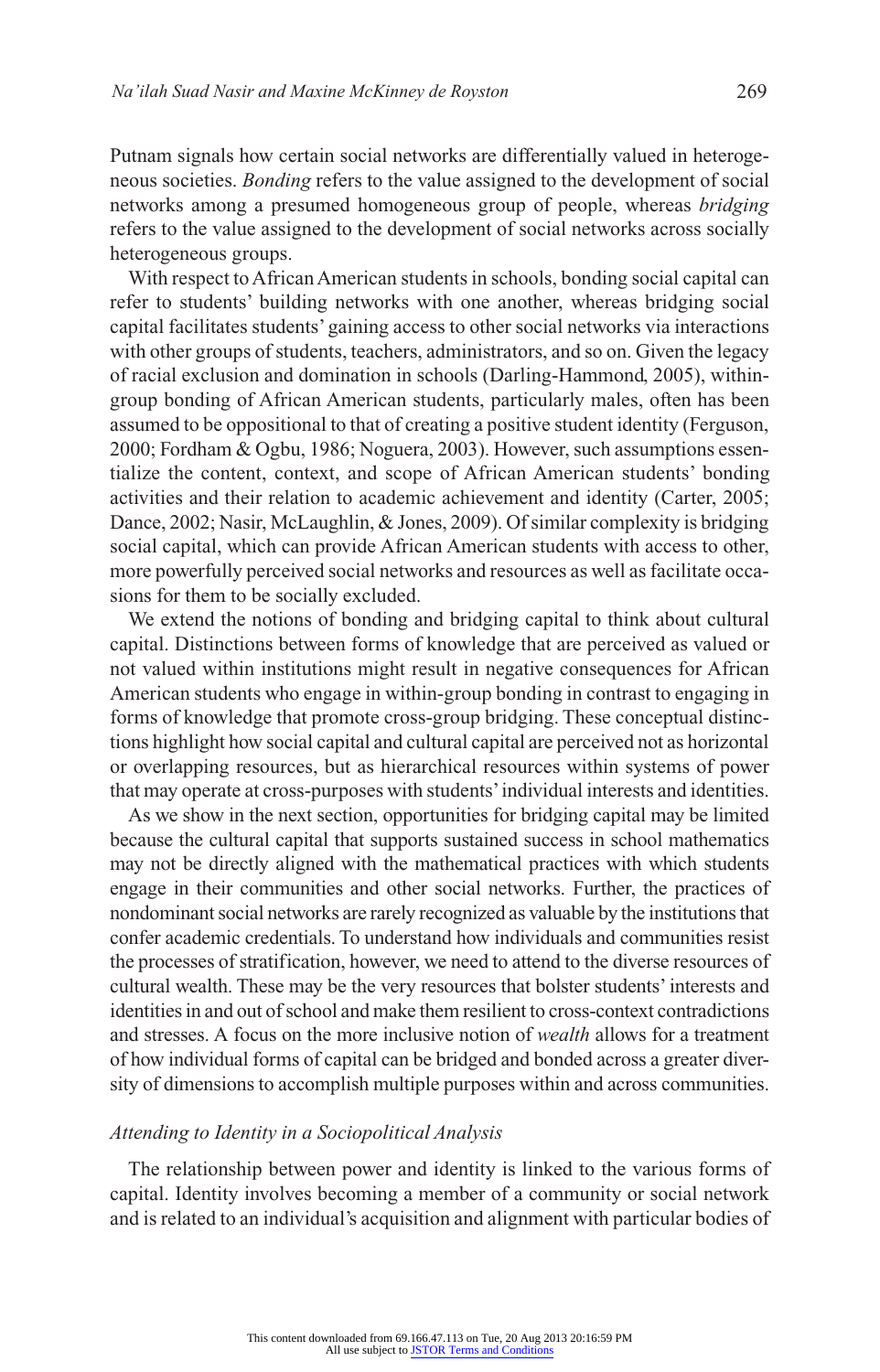knowledge, goals, and practices valued by that community. Identity is not purely the property of the individual nor purely attributed to the social world and others, but is (re)created over time through an individual's agency in making meaning of and becoming aligned with communities through engaging in social practices (Nasir, 2002). In a sociopolitical analysis, we consider the kind of identities to which one has access and performs—by virtue of their access to certain kinds of cultural practices (via race, social class, institutional affiliations, and so on) and their positioning within these practices.

Next, we use both sets of conceptual tools (sociocultural and sociopolitical) to understand learning moments in two out-of-school learning activities.

## TWO ANALYSES OF UNDERSTANDING MATHEMATICS LEARNING OUTSIDE SCHOOL

We present findings from two studies, taking two analytical approaches on data from each study. In the first approach, we present a sociocultural analysis. In the second approach, we present a sociopolitical analysis and examine its relevance for understanding mathematical learning activity.

 The data presented are drawn from two studies. The first study examined how African American high school students solved average and percent problems in relation to the mathematical practices in the sport of basketball, and in relation to the mathematical practices of school. The second study focused on the mathematical thinking and learning that occurs in the practice of dominoes.<sup>3</sup> For each data point, we offer an example of a sociopolitical analysis that involves bringing new lenses to the same types of data. We then use the third data point to examine what it might mean to take new types of data into account in our analyses of learning in cultural practices to consider these sociopolitical aspects of learning.

## *New Lenses on the Same Data: Knowing and Not Knowing Average and Percent*

This study was part of a tradition of comparing problem solving in cultural practices outside school as compared to those inside formal school contexts (Gay & Cole, 1967; Lave, Murtaugh, & de la Rocha, 1984; Saxe, 1991, 1999). In general, this research shows that cognition is fundamentally related to the context in which it occurs, and that theories of cognition ought to better account for the ways in which the nature of thinking has to do with the types of social and cultural resources valued in a learning setting.

The research began with an ethnographic study of the mathematics of basketball, namely the ways in which players used mathematics to compare players' skill level and ability, often reported in terms of average and percent. The most common basketball statistics include total points scored in a game, average points scored per game, percent of shots made from the free-throw line, percent of shots made from

<sup>3</sup> This is also cited in Nasir and Saxe (2003).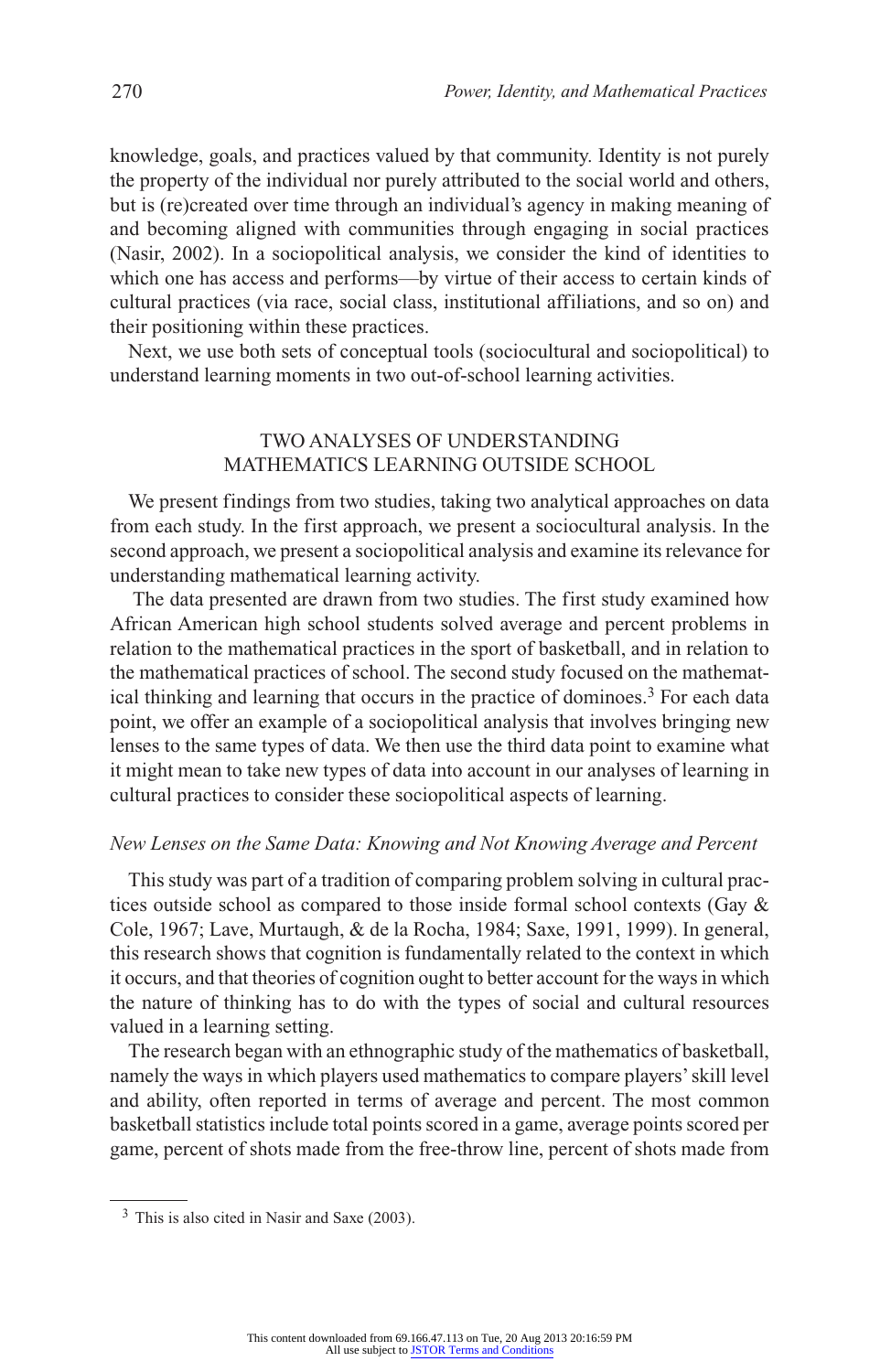the field, number of assists, and number of rebounds. These statistics provide players, coaches, recruiters, and even fans an accessible measure of player competence, which can be used to guide recruitment efforts and/or which confirm or dispute their perceptions about players. In this context, players often faced problems of average and percent as they attempted to calculate their own statistics and those of other players.

These measures of competence were important in basketball, but they often involved estimation rather than exact calculations. In the context of basketball, it was sufficient to approximate percentages in order to compare two players or gauge improvement; usually it was not critical to make fine-grained distinctions as is often required in a mathematics classroom.

In addition, there was a clinical interview with 30 high school students (all African American, mean age 16.15): 18 were basketball players, and 12 were not. Students were given two sets of average and percent problems. One set presented basketball problems, and another analogous set presented problems on a school worksheet. We sought to compare the problem-solving ability and solution strategies of players and nonplayers across two settings: school and basketball. This comparison facilitated an exploration of the differences and similarities in problemsolving strategies in school and in basketball and the effects of participation in basketball on developing mathematical understandings. Key here was distinguishing between those strategies valued within schools and those valued out of school that nevertheless promoted mathematical understanding.

This distinction became salient during the scoring of the problems across the two sets as correct or incorrect. Initial analyses of the task-interview data revealed that a notable difference in the basketball players' solutions to basketball problems was that they relied heavily on estimation and did not necessarily produce exact answers. Indeed, as seen in other cognitive cultural work (e.g., Lave, Murtaugh, & de la Rocha, 1984; Saxe, 1991), there were different norms about what constituted an end to problem solving and the form of an appropriate answer in basketball and in school. This finding made it difficult to compare the "correctness" of answers across contexts and groups.

Each individual was assigned two scores for each problem to privilege both cultural forms of knowledge: one based upon a "school criterion" (exactly correct answers received credit) and the other based upon a "basketball criterion" (exact answers as well as close estimates received credit).4 Answers were assigned 0 points if they were inadequate with regard to the score type criterion and 1 point if adequate.<sup>5</sup> Similarly, the proportion of correct scores for the basketball criterion and for the school criterion were calculated for each individual. Then a mean proportion correct for each group (basketball players and nonplayers) for each adequacy type (school criterion and basketball criterion) for each problem type was computed. This procedure afforded the ability to retain the distinctions by type of practices that were valued across responses within each network, basketball and school, yet compare the adequacy of solutions across the two contexts.

Figures 1 and 2 illustrate the mean proportion of correct scores for players and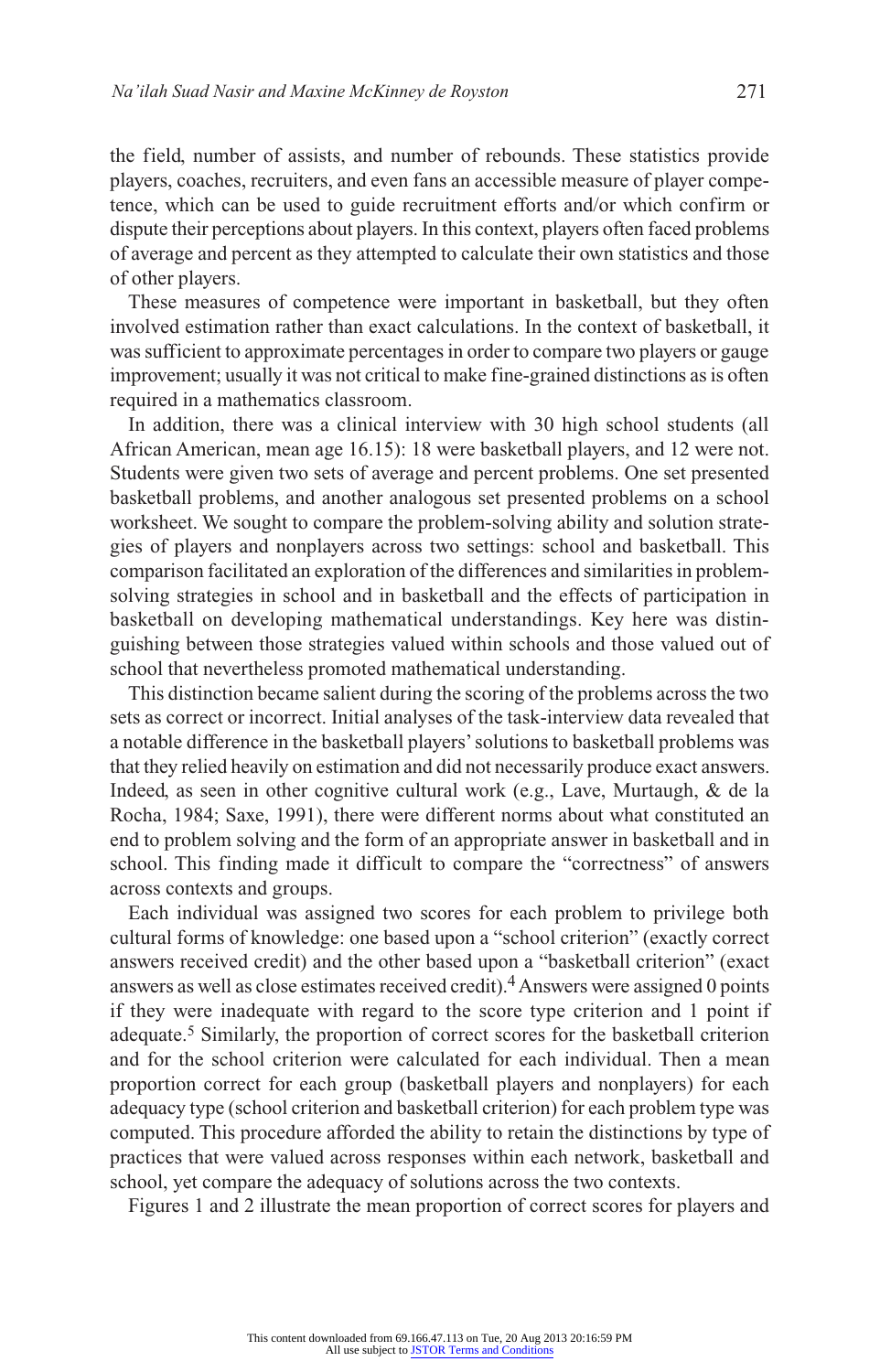nonplayers as a function of Problem Context and Adequacy type. A  $2 \times 2 \times 2$ ANOVA [GROUP (player vs. nonplayer)  $\times$  PROBLEM CONTEXT (school vs. basketball)  $\times$  ADEQUACY TYPE (exact vs. close estimate)] on total scores revealed a GROUP  $\times$  PROBLEM CONTEXT  $\times$  ADEOUACY TYPE interaction  $(F(1, 28) = 5.77, p < .05)$ . Duncan posthoc comparisons revealed that on basketball problems, players achieved a greater number of correct answers than nonplayers did when adequacy was defined as a close estimate but not when adequacy was defined as the exact solution. In contrast, on school problems there was no difference in the adequacy scores within or across player and nonplayer groups. Additional significant main and interaction effects are summarized in Table 1. These include a main effect for adequacy type, in which all students scored higher when given credit for ballpark estimates; a main effect for context, in which all students scored higher on the basketball problems than the school problems; and



*Figure 1*. Players' and nonplayers' performance on school problems.

<sup>4</sup> Assigning students two scores proved to be important due to differences in players' and nonplayers' problem-solving goals. The qualitative analysis revealed estimation as a central component of players' calculations of statistics. Because players' goals are often to compare the skills and performance of other players, players did not value precise numerical answers; instead, estimation was used. Thus, mathematical adequacy when solving average and percent problems in relation to basketball statistics was defined differently from adequacy for solving school problems, which is often based on whether or not a student's response is exactly accurate. This notion of different meanings of adequacy was corroborated during the interview sessions with students, when I noted that on the basketball problems, players (as compared to nonplayers) tended to give answers that were qualitative in nature. The solution goal of students in the two groups seemed to be different. Nonplayers attempted to find the exact correct answer, whereas players quite often estimated or gave a more qualitative response.

<sup>&</sup>lt;sup>5</sup> Twenty percent of tests were double coded for reliability. Agreement for correctness of response and strategy surpassed 80%.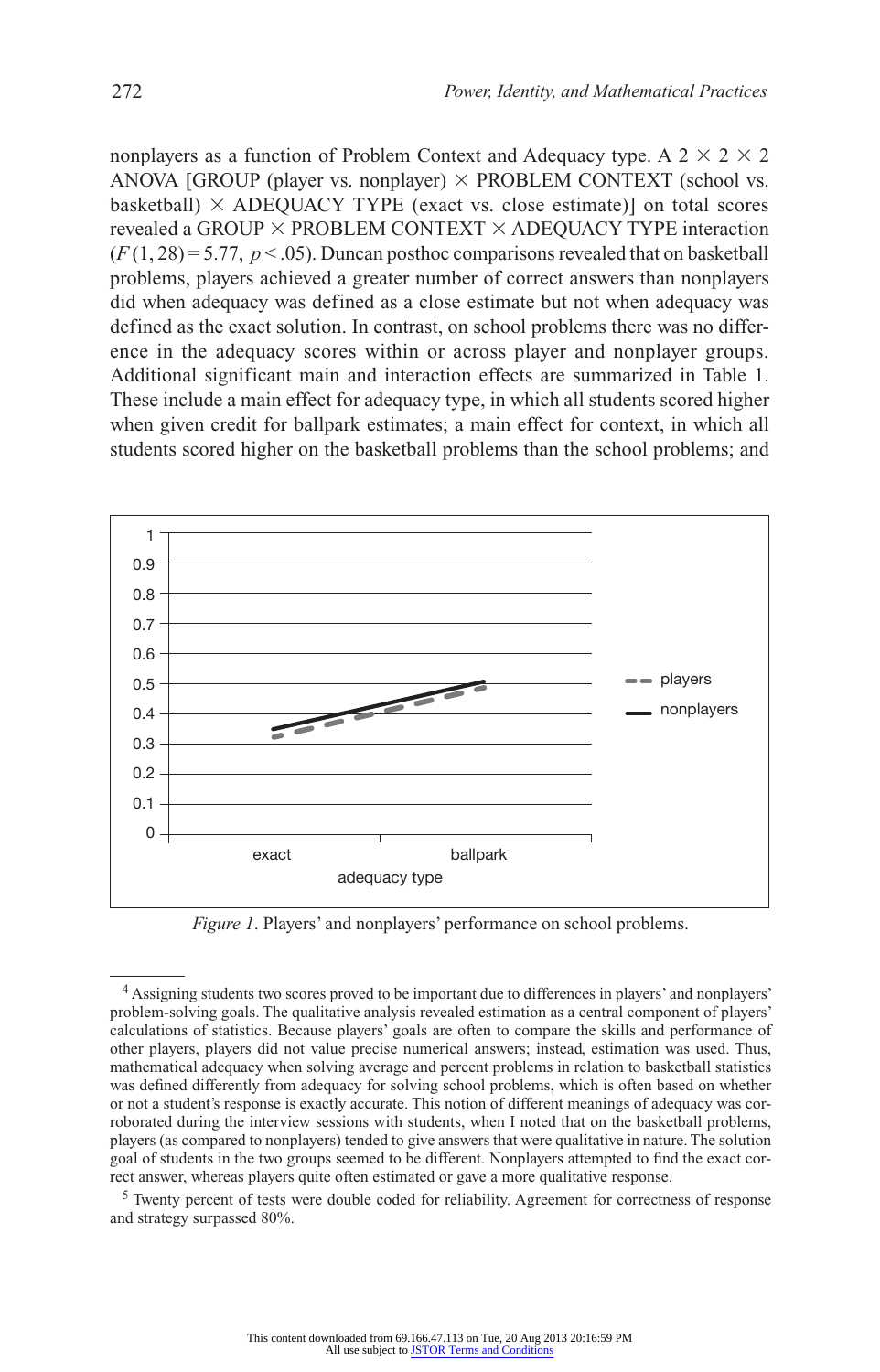

*Figure 2.* Players' and nonplayers' performance on basketball problems.

an interaction between adequacy type and context, in which giving credit for ballpark estimates made more of a difference on basketball problems than on school problems.

*A sociocultural analysis*. These findings show that the problem-solving ability of players and nonplayers varied in relation to basketball and school problemsolving domains, with both groups scoring better on basketball problems, but with individuals scoring the highest when they had significant basketball experience. A sociocultural approach would focus on how basketball players approached average and percent differently in the context of basketball from the way in which they did in school, in ways that seemed to reflect estimation strategies that were valued in the basketball context. It may also attend to the ways in which players approached basketball problems differently from the way in which nonplayers did, indicating effects of practice participation and a different set of norms and values for mathematical problem solving in these different contexts.<sup>6</sup> In sum, a sociocultural analysis examines the ways in which experiences in the cultural world are intertwined with cognition and mathematical learning, highlighting the fact that cognition is deeply cultural. A sociocultural analysis might have explored the ways that the social organization of the practice made the learning of average and percent accessible, or provided important scaffolds for learning.

<sup>6</sup> For a discussion of the nature of mathematical problem solving (and the role of estimation) in the game of basketball, and of how the specific version of the game of basketball played at the high school level had implications for the mathematics, see Nasir (2000).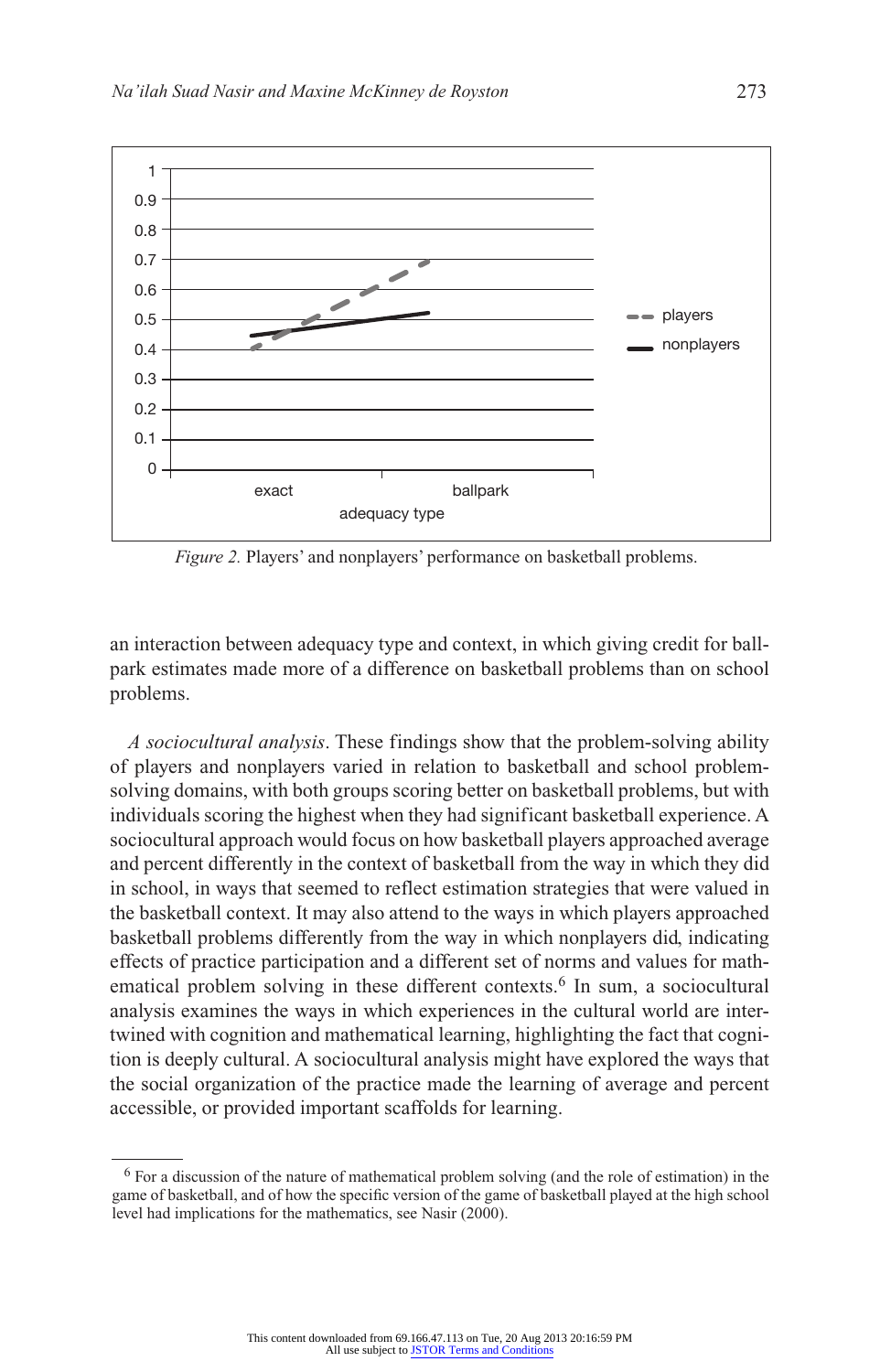| Main effects                                      | df   | F           |
|---------------------------------------------------|------|-------------|
| Group (players vs. nonplayers)                    | 1,28 | .33         |
| Adequacy Type (ballpark vs. exact)                | 1,28 | $16.31***$  |
| Context (basketball problems vs. school problems) | 1,28 | $6.97**$    |
| 2-way interaction effects                         |      |             |
| Group $\times$ Adequacy Type                      | 1,28 | 2.03        |
| Group $\times$ Context                            | 1,28 | 2.65        |
| Adequacy Type $\times$ Context                    | 1,28 | $104.77***$ |
| 3-way interaction effects                         |      |             |
| Group $\times$ Adequacy Type $\times$ Context     | 1,28 | $5.77*$     |

#### Table 1 F *and* p *values for Group Adequacy Type Context ANOVA*

 $*_p$  < .05.  $*_p$  < .01.  $**p$  < .001.

*A sociopolitical analysis*. A sociopolitical analysis of these same data would be concerned with issues of power within and across history, settings, groups of people, practices, bodies of knowledge, and so forth. In valuing both dominant and nondominant forms of capital, a sociopolitical analysis would reveal the opportunities for within-group bonding and across-group bridging of learning experiences and identities that may have implications for students' mathematical practices in basketball, in schools, and outside schools. For example, an analysis of problem-solving strategies showed that students who identified as players were better able to solve the basketball problems in the context of basketball, and used different strategies across the two contexts. On basketball problems, players developed context-specific strategies that allowed them to easily assess their progress, such as computing the average by adding and subtracting equal amounts among the numbers until all were the same, or calculating percents by assuming that each shot was worth 10%. On school mathematics problems, players used algorithms, often misremembered, to perform calculations with numbers. In both cases, one could view the use of these strategies as players' efforts to "bridge" or use their different forms of capital across two contexts, given that each involves attempts to combine basketball practices with school practices.

Similar to a sociocultural analysis, a sociopolitical analysis of basketball players' patterns of solutions and strategies illustrates the discontinuity between students' everyday cultural knowledge about mathematics (developed in particular communities and practices) and the type of mathematics instruction and classroom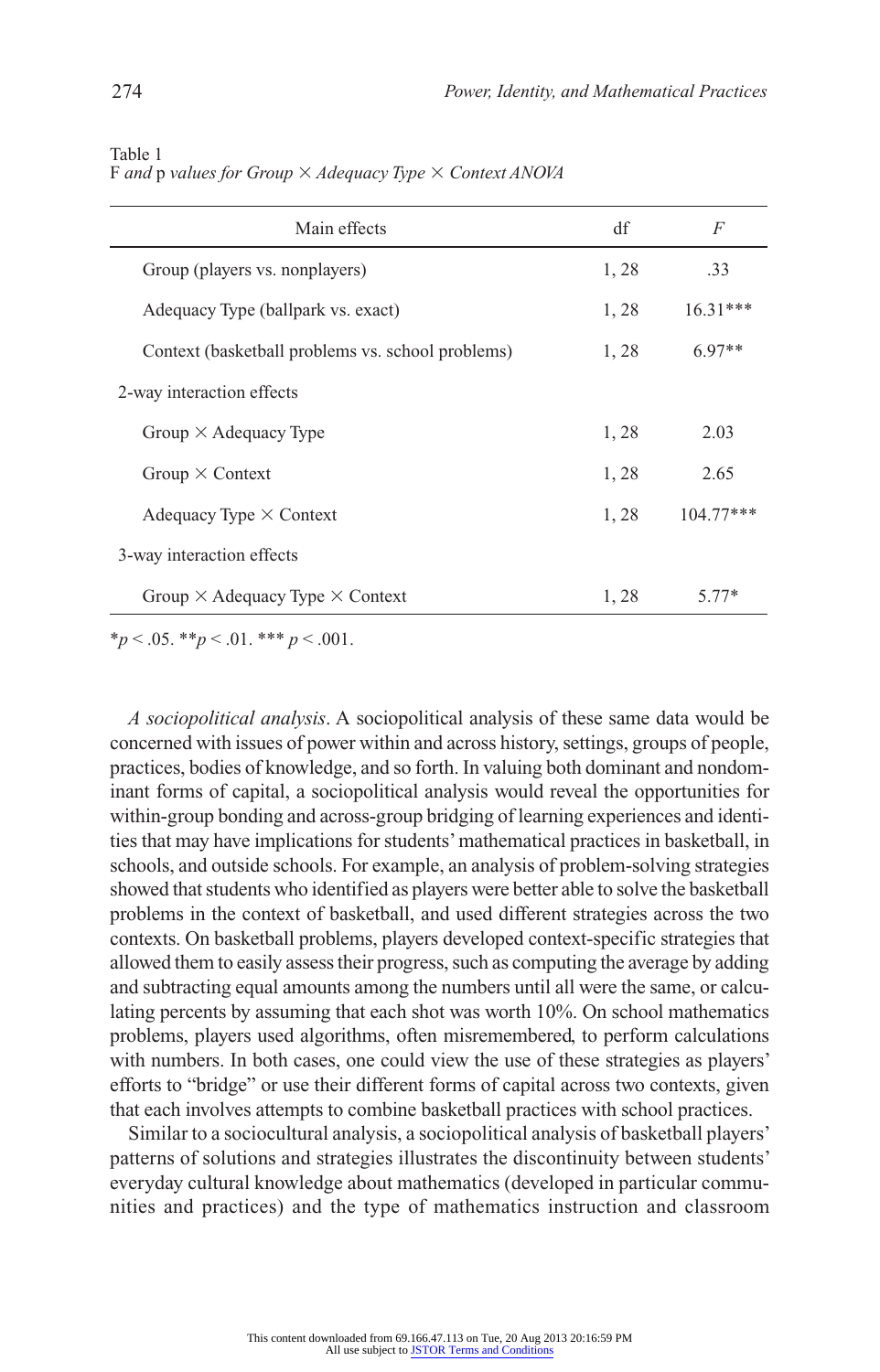activities to which many students are exposed in school. In addition, a sociopolitical analysis would acknowledge that the knowledge about average and percent that basketball players already had may have been inaccessible in the mathematics classroom and/or that their teachers were unaware of it, because certain forms of knowledge and practices traditionally have not been valued within schools. Players did not posses the cultural capital with respect to knowledge of school mathematics to leverage what they knew about average and percent in basketball to help them solve school mathematics problems, nor did the school value the cultural wealth that the students had.

Instead, the types of mathematical knowledge that the basketball players demonstrated was a kind of bonding capital within their social network; it made them competent in the practice of basketball and thus had currency there. The basketball players and their teachers failed to recognize the forms of capital that could have been used as resources to bridge in- and out-of-school mathematical learning practices.

#### *Identity and Power*

There was also a type of power operating that had to do with the identity issues at stake for these players in solving these two problem sets. When students were asked the mathematical questions about basketball, the players were quite willing to share how they solved problems about average and percent in basketball. They took up the position of the expert, or skilled member of a particular community of practice, in these interactions. The players were confident; they sat up straight and answered in relaxed, even vocal tones demonstrating their alignment with that community of practice and their sense of legitimacy in being its representative. But when they were asked to solve school mathematics average and percent problems, players were visibly distressed. They shrunk down in their seats; they hemmed and hawed; they told the researcher how poor they were at mathematics. One student left to get a pencil and never returned. These observations suggest that the players felt a strong sense of identity and competence as basketball players, but perhaps not as mathematics students. Their identities were likely related to a sense that their forms of capital were not perceived as relevant to the practices of school mathematics.

This conversation about power has to do with access and the valuing of different forms of knowledge. The players did not have access to the types of school mathematics practices nor were they positioned in such a way that would allow them to fully take on an identity as students, much less as learners of mathematics. Beyond not physically or symbolically offering them access to the types of cultural capital and identities valued in mathematics classrooms, the schools also did not value the mathematical forms of knowledge and resources that the players possessed. In this case, they all attended a poorly resourced urban school that did not offer many advanced mathematics courses. One of the mathematics teachers (who also happened to be a tennis coach) observed players being interviewed in the coaches' office and inquired about the study. When the researcher indicated that the study focused on the types of mathematics learning basketball players were doing in their sport, he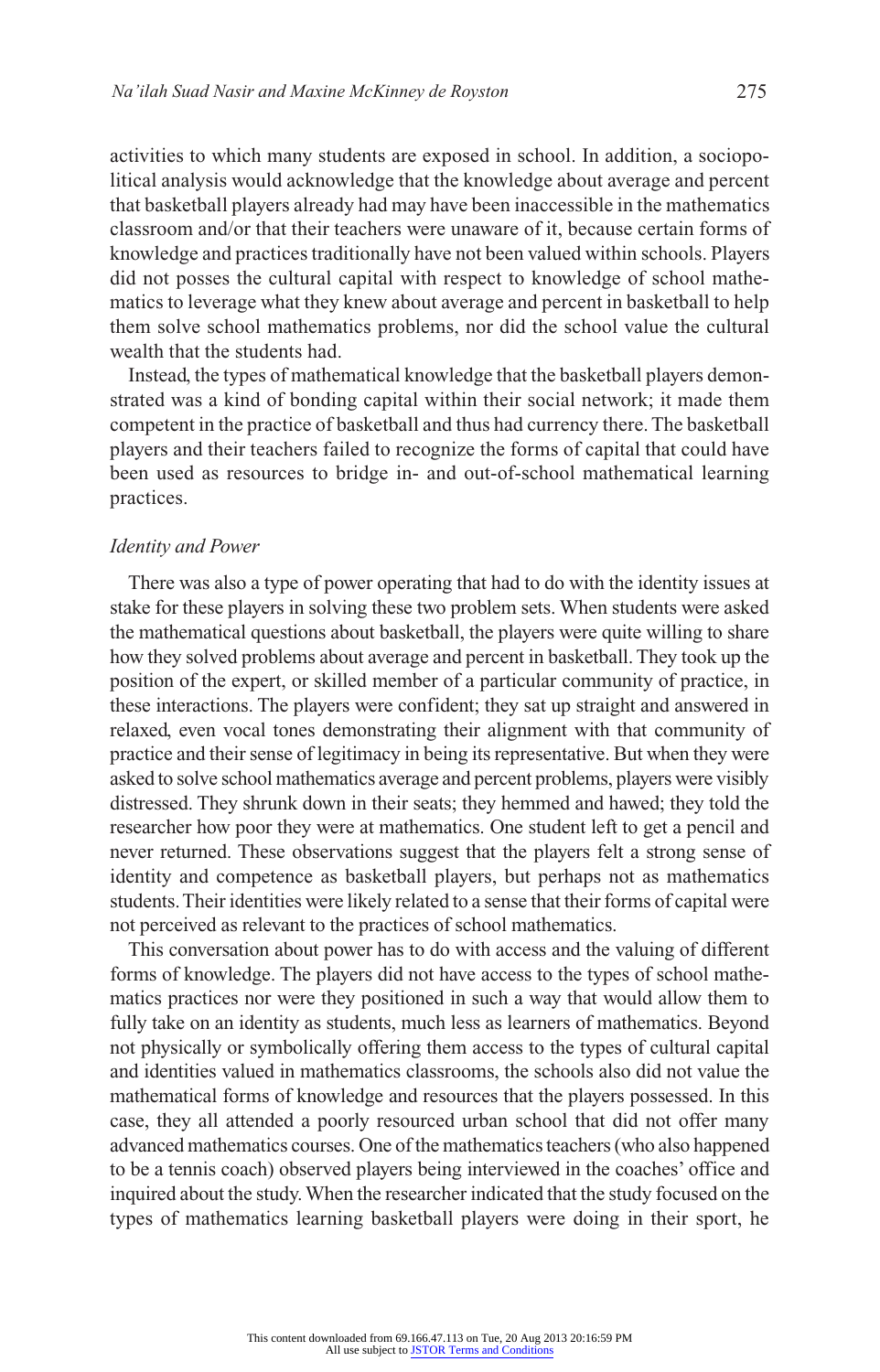responded, "I have most of these guys in math class, and I can tell you that they are not learning any math!" The teacher's comment highlights the interactional ways in which power can play out in terms of how an individual—or the racial or social group her or she is assumed to represent—is perceived and how certain practices or forms of knowledge (and the ideas, skills, networks, beliefs, and identities that go with them) are legitimized or marginalized within educational institutions.

It is through participation in cultural practices, and the taking up of the respective identities affiliated with those practices, that forms of capital are created; thus, access to participation in cultural practices is an aspect of power. Access has both real and perceived aspects. *Real* access to cultural practices has to do with the material aspects of access—the presence or absence of certain cultural practices in one's neighborhood or family, and in the institutions with which one is affiliated. *Perceived* access has to do with the ways in which one thinks about what practices are recognized as appropriate and important for him/her or for others. Our findings are concerned with these distinctions between what the basketball players did and did not know about basketball mathematics and school mathematics, and how the basketball players, and others such as teachers and administrators, viewed the knowledge the players were building and the players' competency in school mathematics, given their experience with basketball.

The varying degrees of perception relate to identity and, in some cases, stereotyping. Certain identities are perceptually associated with particular practices, which has implications for how students' identities are differentially perceived and valued. For example, powerful school actors, like the mathematics teacher, may have viewed the basketball players as players and made estimates about their knowledge and competency relative to school mathematics. There are strong societal and racially charged stereotypes about who can be good at mathematics (a field associated with intelligence) and who is predisposed to be good at basketball, with African American males being perceived to be good at basketball and not being good at mathematics. Arguably, stereotypes (by way of prejudice) are ways of perpetuating the existing social order and hierarchical status positioning of racial groups (Bobo, 1999). In this way, the very presence of these stereotypes denies students' power by disregarding the types of capital they bring into school based on their out-ofclassroom and out-of-school affiliations and knowledge sets.

A sociopolitical analysis prompts us to interrogate these stereotypes, recognize the various forms of capital that the players have, as well as to consider how players can (and likely do) draw upon these forms of knowledge to maneuver within two seemingly different contexts.

## *Importance of Agency in Sociopolitical Analyses*

A sociopolitical analysis attends to the dynamics of power, including how individuals have the agency to act and to resist. Noting the power differential present in the taking up of less valued identities and practices, Carter (2005) argues that African American students exercise and signify relevant forms of capital depending on the context. Mirroring Yosso's (2005) notion of navigational capital, Carter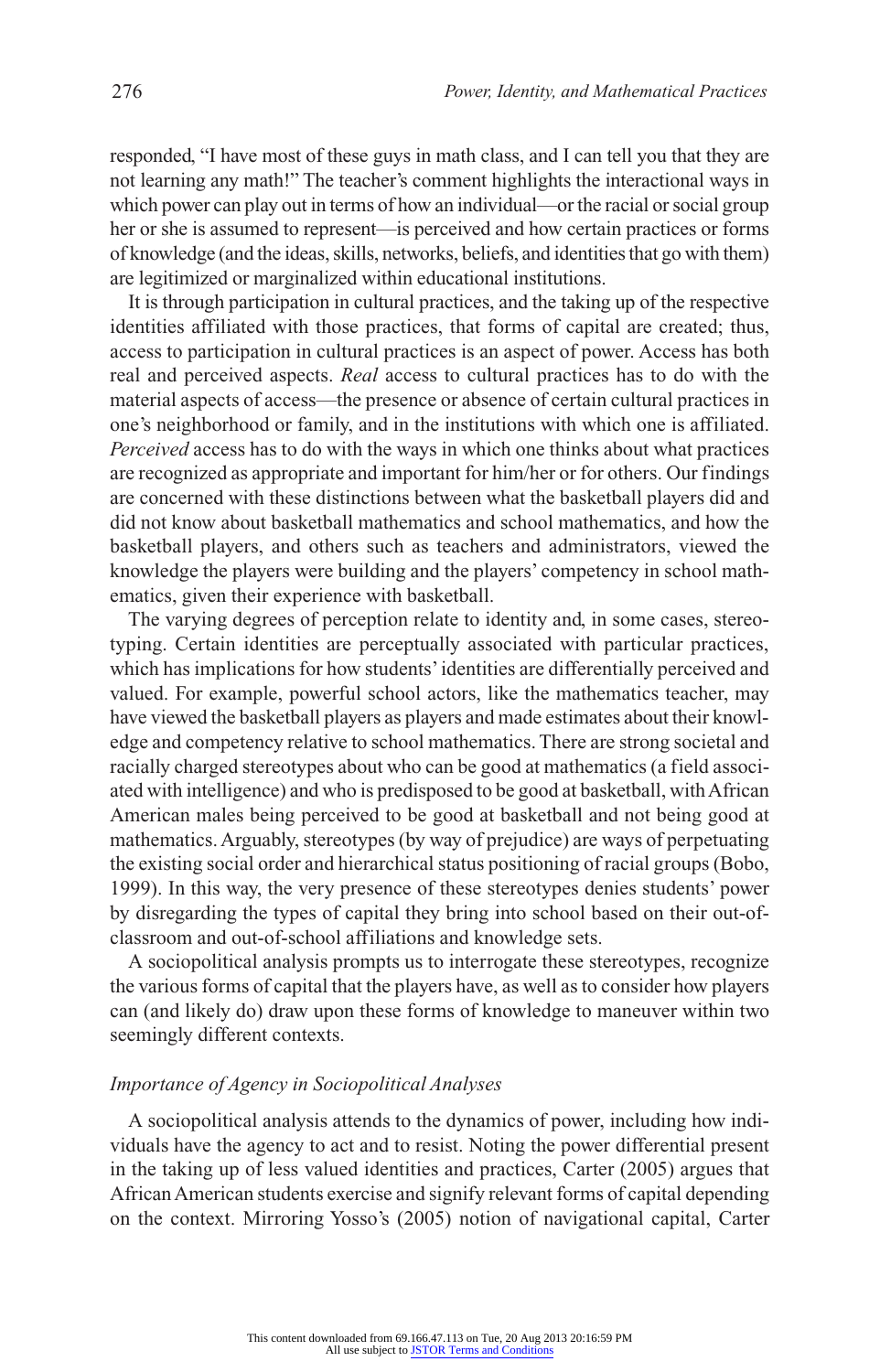points out that in one setting a student may use dominant capital to move up an educational or occupational ladder, whereas in another context the student may use nondominant capital to "authentically" position himself or herself in his or her peer groups to support a collective identity. Many students use different mechanisms of capital building in different community, family, peer, and school contexts for different goals (Carter, 2005). In our study, the basketball players identified with the practices of that sport and expressed their own form of bonding cultural and social capital that served as a source of status in the context of the game of basketball and in their local school context.

There was also variation in the degree to which the African American male students had access to, participated in, and identified with school mathematics practices and/or defined their identification with basketball or being African American. One student felt empowered with respect to the school mathematics practices as well as the basketball mathematics practices. During the interview, he expressed feelings of competence as he solved both problem sets and seemed to feel empowered by being able to display his knowledge. His affect alluded to the access he had and his appreciation of both being able to bond and bridge his multiple sets of capital.

It is also important to consider the ways in which individuals use their agency to resist being marginalized. For example, a student in another study saw his role in the mathematics classroom as defying the negative mathematics stereotypes others had of him as an African American male and as a basketball player. He went out of his way to fully engage in the mathematics classroom, and took pride in being a strong athlete and an exceptional mathematics learner. This attempt to defy stereotypes is a form of resistant capital that the student used to challenge the dichotomous power dynamic by personally privileging the cultural capital valued in schools *and* publicly privileging that which is valued in other social networks. Because identities are dynamic and contextual, students may opt to perform these identities differentially across settings, activities, and time, in order to align with, resist, or transform certain practices or perspectives. We could also recognize this student's use of his aspirational capital, namely, his ability to remain hopeful about his future success, in order to bridge in-school and out-of-school contexts.

#### *New Lenses on the Same Data, II: Learning in Dominoes*

The game of dominoes is deeply intertwined with cultural ways of knowing and intergenerational interactions. In many African American communities, young people learn to play dominoes in the context of their families: at home, at family reunions and barbeques, and at local parks. The culture of play aligns with African American discursive styles, and play is characterized by a tremendous amount of teasing and signifying. Further, playing the game of dominoes involves mathematics at multiple levels, from basic counting, addition, and multiplication, to sophisticated predictions about probability. Elsewhere Nasir (2000, 2005) has argued that in the cultural activity of dominoes, expert players offer assistance and support to novices in ways that maintain the novices' ability to participate competently in the activity.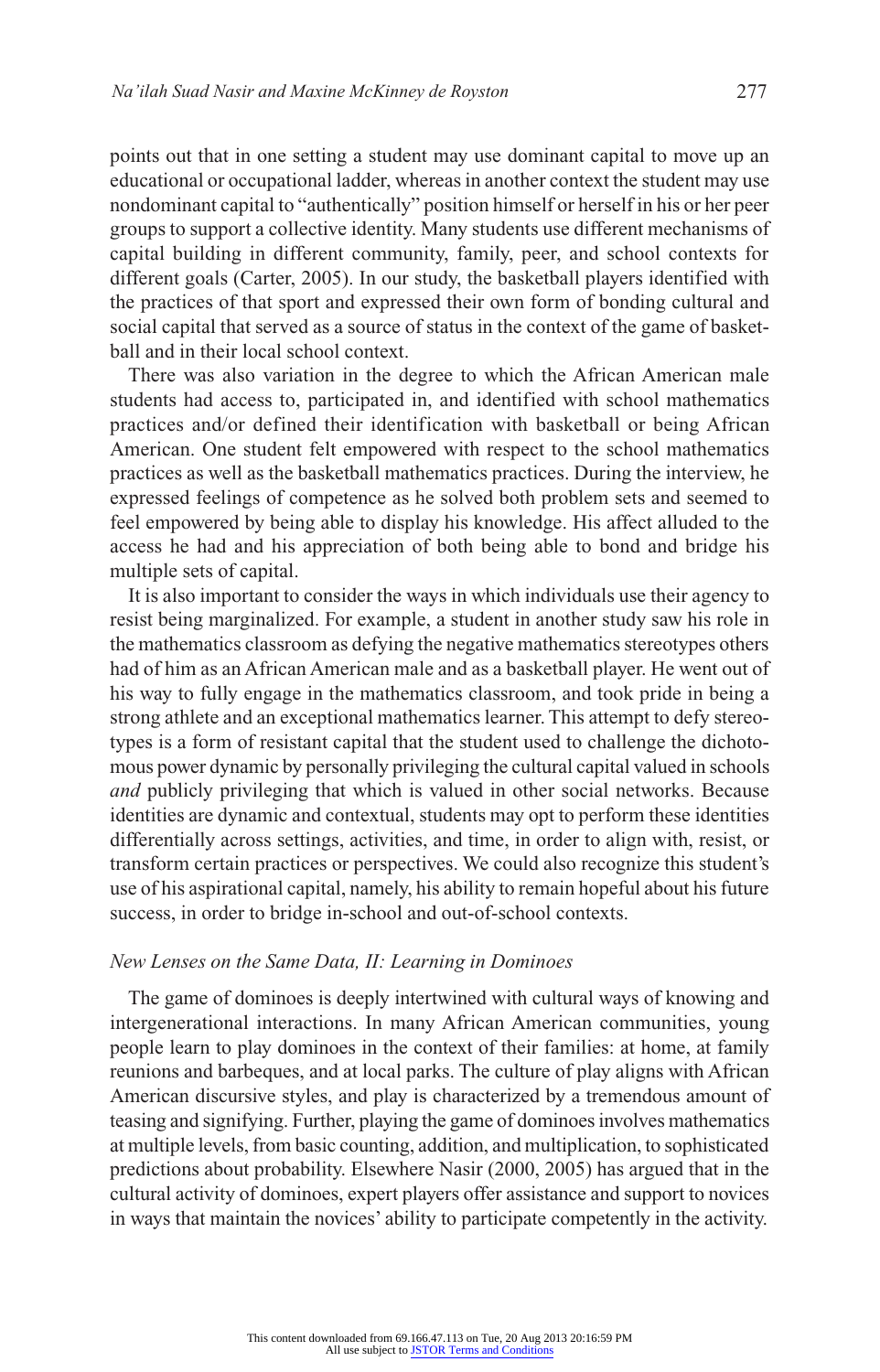The following data were collected during a weeklong dominoes tournament for elementary students, organized as a part of a research project. The public elementary school was in a low-income neighborhood in southern California. The school population was over 95% African American, and only about half of the students had prior experience with dominoes in their homes and communities. At the outset of the tournament, novice elementary school players were becoming familiar with the rules of dominoes and the flow of play. Initially, a major goal for them was simply to sustain play when it was their turn. Later in the tournament, as students became increasingly familiar with the game, they began to employ more sophisticated strategies, often with guidance from their more expert peers. In the interaction below, two African American students—David and Kevin—were partners, with David being the more novice participant. During one game, David began to attempt to score, rather than simply make a match. He accomplishes this shift only under very direct instruction from his partner.

| David: | [It is David's turn to play. He picks up his hand to examine it.]                                                                                                                                                      |
|--------|------------------------------------------------------------------------------------------------------------------------------------------------------------------------------------------------------------------------|
| Kevin: | You better come on David, you better make some points, dude.                                                                                                                                                           |
| David: | [Begins to play the 5-5, putting it face up on the table and starting to slide it over<br>to the 5-4. Before the domino reaches its destination, Kevin interrupts.                                                     |
| Kevin: | Count it first.                                                                                                                                                                                                        |
| David: | [He slides the domino back over toward himself. He holds it closer to himself and<br>begins to count the dots on the domino. He then proceeds to count all the dots on<br>the board.] Fifteen. [The true count is 22.] |
| Kevin: | Put it down.                                                                                                                                                                                                           |
| David: | [Plays the 5-5 on the 5-4, but once again violates the convention of how to play a<br>double and plays the 5-5 end-to-end with, not perpendicular to, the 5-4]                                                         |
|        | $\mathcal{U}$ , the said $\mathcal{U}$ is the same $\mathcal{U}$ and $\mathcal{U}$ is the same $\mathcal{U}$ in $\mathcal{U}$ . The same $\mathcal{U}$                                                                 |

*Kevin*: It goes this way. [Fixes the 5-5 to be perpendicular, then uses his fingers to count the dots on the board] It's 22.

*A sociocultural analysis*. Using a sociocultural approach, one is struck by two things: the mathematical strategies involved in playing the game and the interactional resources present to apprentice David into the practice of playing dominoes. In terms of mathematics, David engages with counting the dots on his own domino tiles and those already present on the board to mentally calculate, through either addition or multiplication, the various ways he can score points. Although his ultimate calculation is incorrect, he is engaged in the task of counting and tries to predict how many points he can score. Equally important is his attempt to play, supported by assistance strategies through explicit instruction during game play (i.e., Kevin directs David to count the ends after his first play to determine whether there is a score). Kevin also explicitly directs David to consider the potential score before the play, admonishing him to "Count it *first*." This assistance is possible only because the turn-taking structure inherent in the play of dominoes affords each person a chance to play and because the shared artifacts of the dominoes tiles on the board afford a visible record of the game that all participants can use. Further,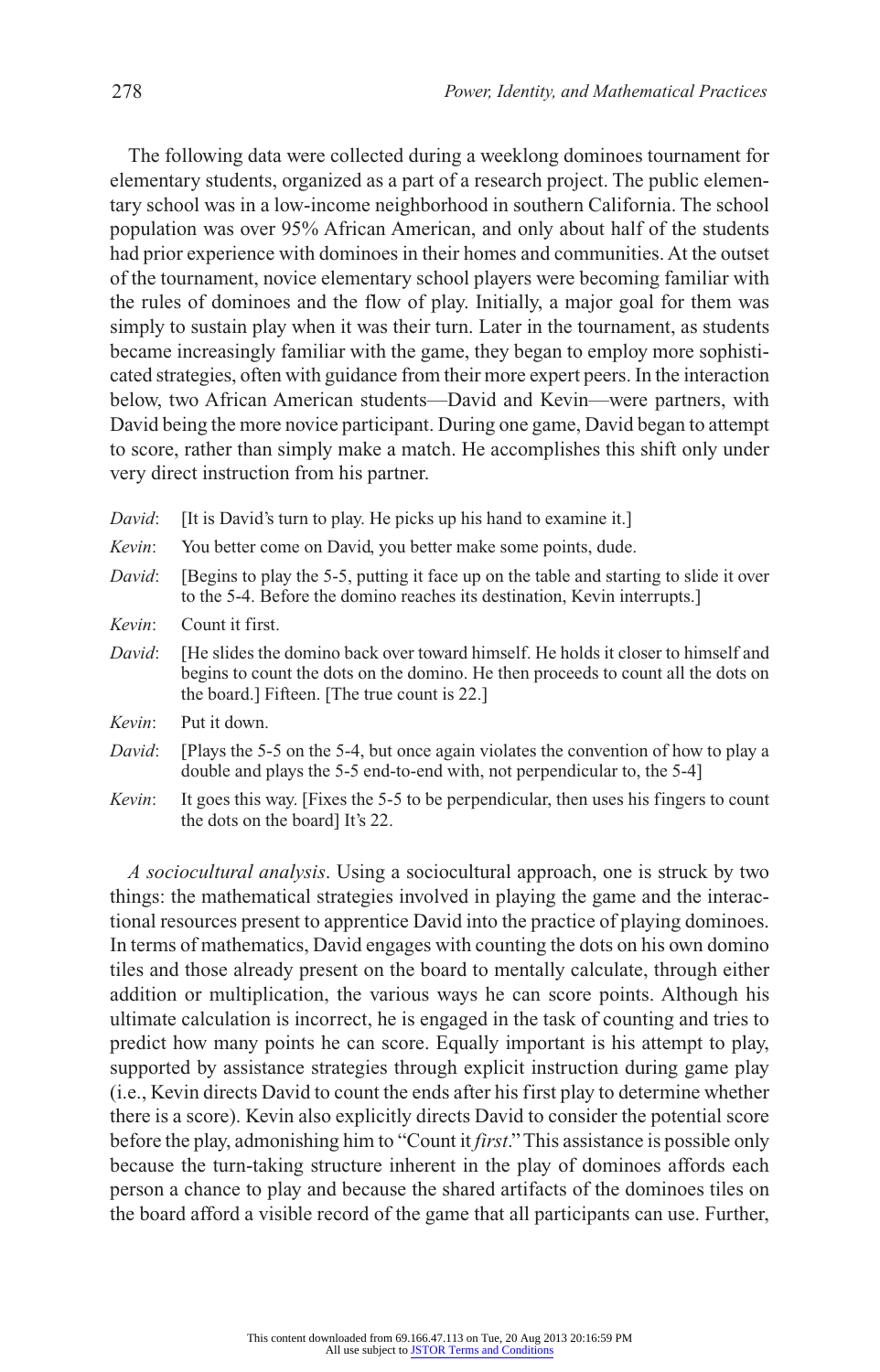the flexible game structure employed by the participants allows for assistance to be given to novice participants in spite of it being against the official rules.

*A sociopolitical analysis*. As with the practice of basketball, the mathematical knowledge students demonstrated during this interaction highlights the process of bonding capital within their social network of dominoes players. By practicing and assisting one another, students became increasingly competent players and developed mathematical strategies that had currency in that context. This involved bonding social and linguistic capital in that players used distinct communication styles to support one another. It also involved bonding navigational capital, as novice players were apprenticed into becoming more competent, resilient players that strategized and remained focused despite the cajoling of more expert players and other onlookers.

The practice of dominoes may or may not support bridging social capital, depending upon how social networks from the game are valued and how the resources they provide bridge into other socially valued practices. The development of mathematics and problem-solving skills in the game will provide bridging capital only if that knowledge is leveraged in other social practices.

As players became more competent, they had opportunities to take up identities as dominoes players as knowledge of the game and the needed skills was made explicitly available to them, and because they were given legitimate opportunities to successfully engage with that knowledge. Through the practice of dominoes, the youth were able to align themselves with a legacy of African Americans that went beyond problematic social narratives present in dominant discourses about them.

Although this analysis has touched on the insight a sociopolitical lens might offer, much of it was speculative, given the nature of the data. Next, we consider how sociopolitical analyses of learning might draw on, and require, new types of data.

# *Considering New Types of Data: Adult Domino Play*

The previous two examples have highlighted how one can layer a sociopolitical analysis onto the same data used for a sociocultural analysis. In the following example, we consider the potential benefit of collecting and analyzing new types of data on cultural practices as one conducts sociopolitical analyses of learning, and the insights these new types of data might offer. Specifically, this example draws on data that speak to the way participation in the practice of dominoes is perceived by others as signaling social status, race, and power.

The interaction occurred in a courtyard on a prestigious university campus near the medical and dental schools. A group of older African American male domino players convened every day during their lunch break to play the game. Most of the domino players at the site were blue-collar university employees. Rarely did medical and dental students join the group, and when they did, they seldom stayed for more than a few months. One day, as researchers were observing the players and video recording the game, an administrator from the medical school (an African American woman) walked by the group, where she saw Daniel, a 1st-year medical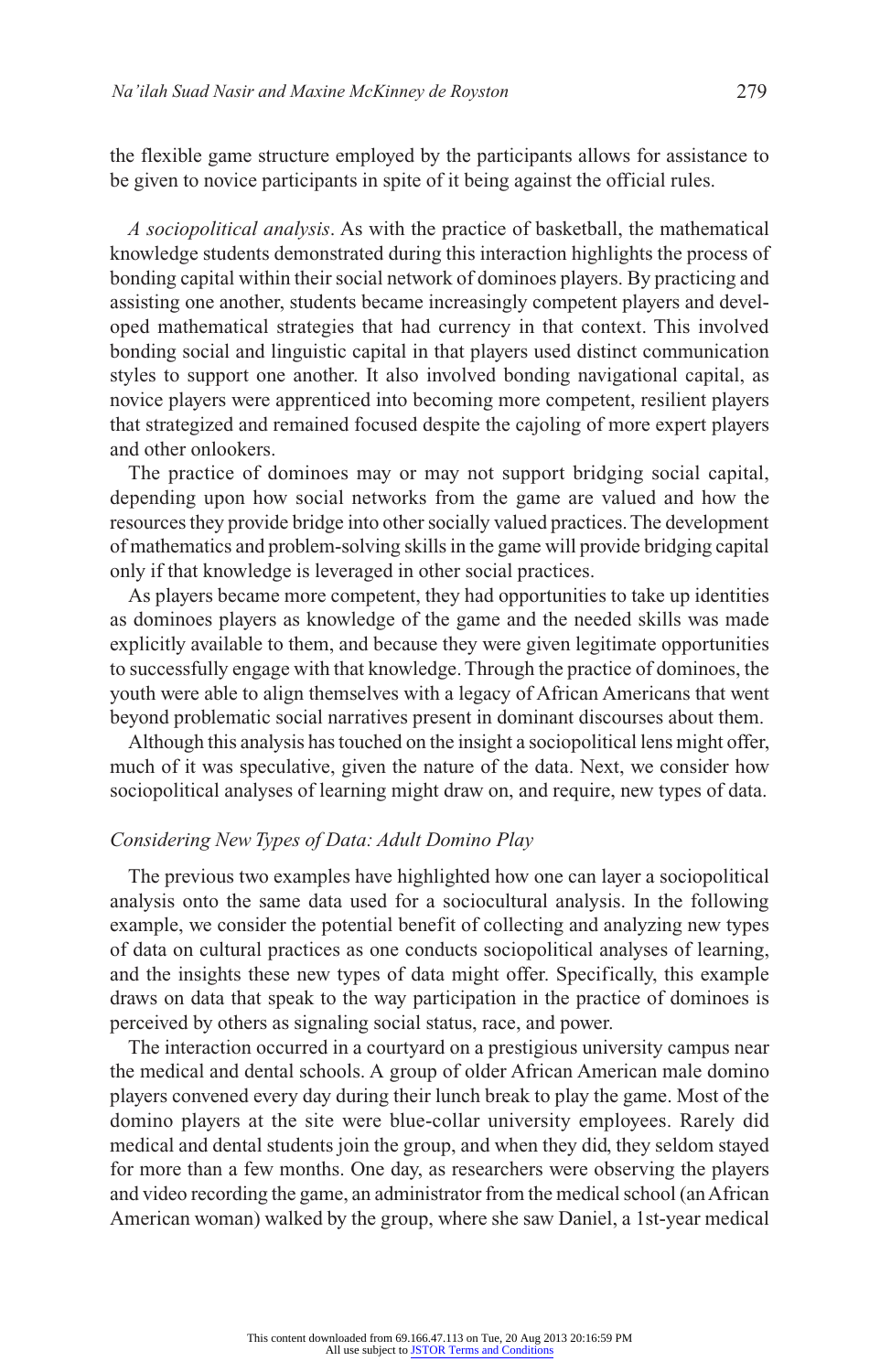student, playing with the group. Recognizing Daniel, she asked about the presence of the researchers' camera equipment.

| Daniel:           | [Replying to the administrator] I think she's doing some kind of study or<br>something.                                                                       |
|-------------------|---------------------------------------------------------------------------------------------------------------------------------------------------------------|
| <i>Player:</i>    | She be at home studying them things [referring to the tapes and field notes].<br>[Laughter]                                                                   |
|                   | <i>Administrator</i> : [To Daniel] Ah, exactly what you s'pose to be doin' too. [She implies here<br>that he should be studying instead of playing dominoes.] |
| Daniel:           | Is that right?                                                                                                                                                |
|                   | <i>Administrator</i> : [] out here getting a cultural experience.                                                                                             |
| <i>Observers:</i> | The rain is coming down! It's raining on me! [Loudly and with laughter]<br>[This comment refers to the "chastising" that Daniel received.]                    |

In this interaction, the administrator seems to imply that dominoes is an inappropriate pastime for someone of Daniel's status as a medical student. In doing so, she alludes to and reinforces that the practice of dominoes imposes racialized and class-based affiliations upon its participants. Her comments might be taken as signaling the cultural and social restrictions on the kinds of public practices and networks in which an aspiring physician can participate, and as offering advice on how to manage the inherent tension between two seemingly opposed identities being African American (and working class) and becoming a doctor. The other players had similar interpretations as indicated by an exchange immediately after the administrator left the group.

| Willie: | You know they don't supposed to be out here. They don't allow y'all out here<br>playin' those dominoes. |
|---------|---------------------------------------------------------------------------------------------------------|
| Daniel: | What, man?                                                                                              |
| Willie: | Wait till you get in your second year. You ain't goin' to be out here.                                  |
|         | <i>Off-camera</i> : You won't have time! [Laughter]                                                     |
| Willie: | That's what they goin' tell you.                                                                        |
| Daniel: | I'll be alright.                                                                                        |
| Willie: | Yeah, you'll be alright.                                                                                |

In this segment, Willie, a well-respected older member of the group, appears to second what he takes as the administrator's sense of the tension that participating in the cultural practice of dominoes poses for Daniel. He implicitly reinforces the perception of dominoes as a lesser valued practice to be engaged in only by those marginal segments of society. Willie argues that Daniel will inevitably have to choose an identity viewed to be more appropriately associated with the privileged practices and networks of medical school.

In spite of the "real" access to mathematical thinking provided by dominoes play, within this context—a prestigious university—this practice was not evaluated as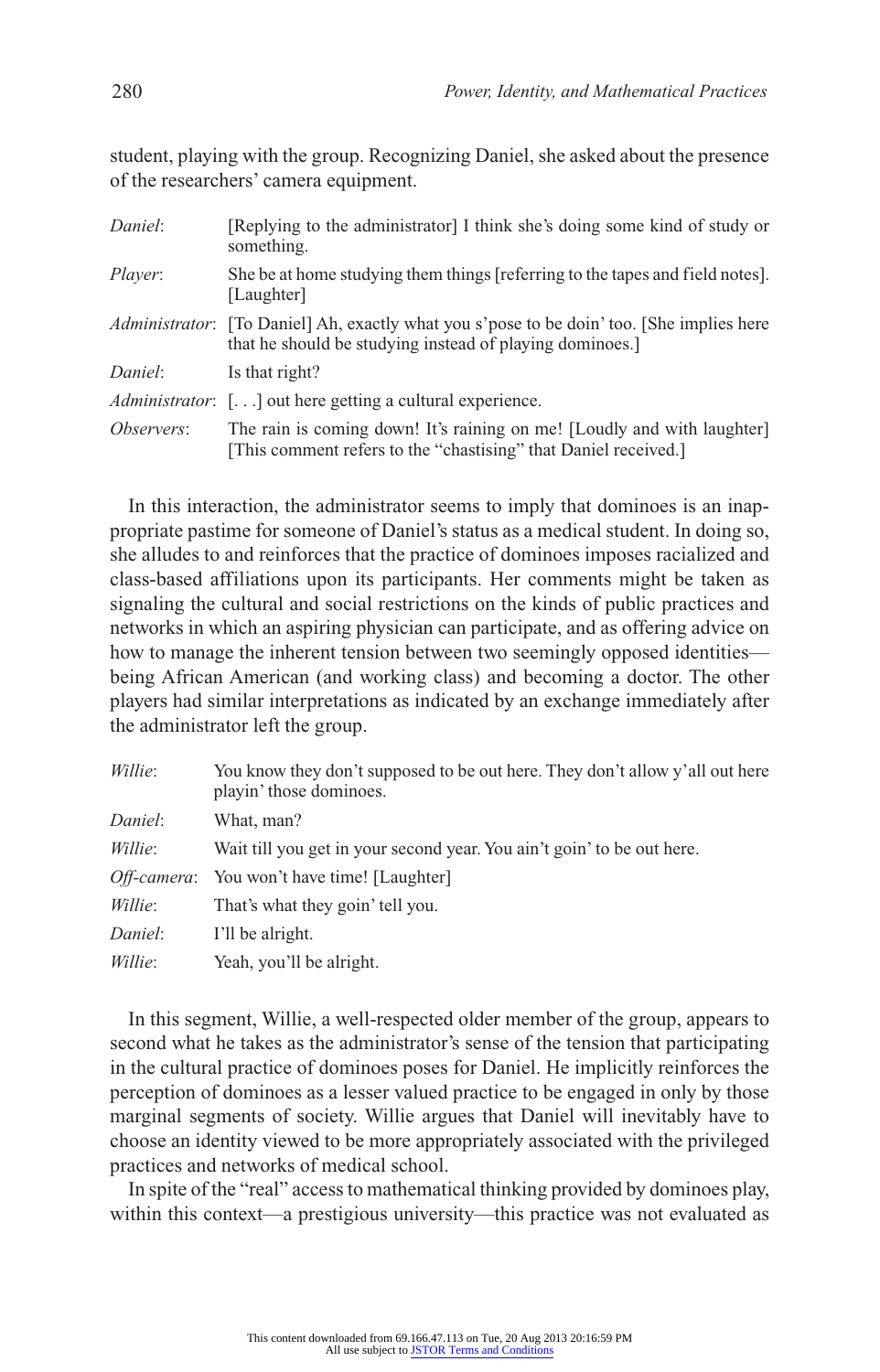leading to valued forms of capital, namely, academic credentialing as well as mathematical skills and procedures privileged in school. What is made clear in the conversation with the administrator is that participation in certain practices signals that we are certain types of people with membership in certain networks—here, playing dominoes signaled that Daniel was both African American and working class. Neither of those categories was in alignment with his trajectory as a future doctor. The administrator was tuning in to the issues of power and status at stake for Daniel through his choice of cultural practices, and offered advice to Daniel about navigating them so as not to hamper his social mobility. In her view, dominoes did not provide sufficient bridging capital, although she acknowledges the game as providing bonding capital within the African American community by calling it a "cultural experience." Concluding this analysis here—within the framework of Bourdieu's notion of capital—we accept the administrator's deficit orientations and do not interrogate the privileging of the institutional and academic practices, spaces, and networks.

 Using the notion of cultural wealth would prompt us also to consider how Daniel's resilience and desire to succeed (aspirational capital) within a highly competitive medical school at a prestigious, largely white campus might be reinforced through his engagement within the dominoes group. It is possible that Daniel's intergenerational interactions with the blue-collar staff—their histories, dreams, support, and advice—might have motivated him to persevere in his upwardly mobile ambitions. Similarly, the navigational capital accumulated by the dominoes group from many years of service with the university could have been invaluable to Daniel in his attempts to maneuver through the institution. These suppositions are perhaps bolstered by the sense of kinship across players that resonate from the transcripts and from Daniel's own demonstration of commitment to participating in the cultural practices of African Americans regardless of what others think he should be doing. It is also possible that this familial capital can translate into tangible social capital, as individuals with more enduring or broader social ties may share them with newer participants in whose well-being and success they become invested.

The linguistic capital afforded to Daniel via his participation in dominoes play also has the potential to be a great resource in terms of developing communication skills, both as a speaker and a listener. Within the game of dominoes, successful players are often those who can be attentive and deduce critical information from body language, subtle vocal cues, and innuendos, as well as sustain clever banter while simultaneously engaging in perfunctory and/or highly sophisticated tasks. Many medical training programs place great value on developing in students an appropriate and humane "bedside manner" and an ability to draw conclusions from patients' limited explanations or nontechnical language.

Finally, a sociopolitical analysis allows us to highlight Daniel's agency in deciding to participate in the dominoes group despite the potential social class, available time, and other conflicts alluded to by the administrator. Daniel's somewhat dismissive response "Is that right?" to her chiding, which prompted the other players to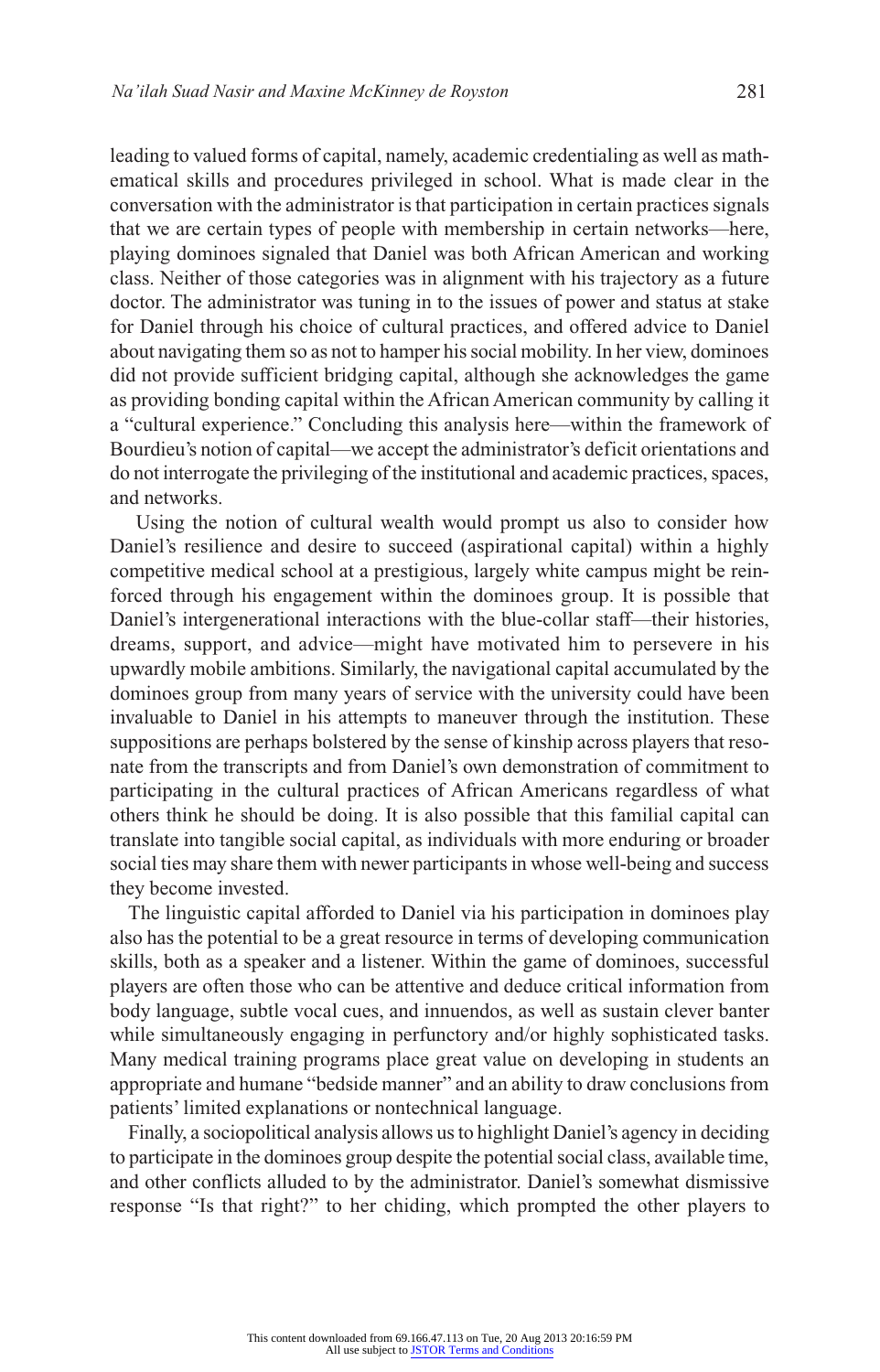encourage him to consider her concerns, could represent his resistance to accepting the assumedly requisite social divisions between him and the other dominoes players. Later in the interaction, Daniel reaffirms his opposition (resistant capital) by saying, "I'll be alright." In a show of solidarity, another player who may or may not have truly believed that Daniel would be able to continue playing subsequently affirmed this statement.

Unfortunately, perceptions about what is valuable or appropriate, and what practices signal high status (and thus power), ultimately ended the courtyard domino games. Several months after observations of the group ended, the group was banned from playing there. The university administration said that the ban was due to gambling, but several of the players were devout members of a religion that prohibited gambling, and researchers never observed gambling. The players were convinced that dominoes was banned because the medical school administration did not want a public display of African American working class culture on campus. In this case, not only was dominoes viewed as a practice that did not provide bridging capital for its players, especially those seeking academic credentials, it may have been seen as inappropriate for a university setting. Whether this was really the sentiment of the university administration, players felt that their practice (by virtue of race and class) was viewed by the administration in this way. What is clear is that the dominoes players and outside observers such as the administrator did not recognize the cultural wealth of the players as resources that could bridge in- and out-of-school practices within more privileged social networks.

## *Complexities of the Relation Between Race and Cultural Practices*

Although we have pointed to racialized aspects of both basketball and dominoes, it is critical not to essentialize these practices as ones in which all, or only, African Americans engage. For the participants observed, playing basketball and dominoes were racialized forms of belonging. For some students, other activities also would be seen as meaningful markers of belonging as an African American. Such meanings vary by gender, nationality, geographic region, age, and individual preference. The presence of this variability should challenge us as researchers to move beyond using racial labels as cultural markers and to consider how these identities fit into broader social and historical discourses (Gutiérrez, 2013).

#### *What Can We Learn From Sociopolitical Analyses of Learning?*

Our use of Bourdieu (1977, 1986), Yosso (2005), and Putnam (2000) have highlighted that cultural practices are not neutral with respect to power. Practices both symbolize and impart bonding and bridging different forms of capital, and thus position one with respect to power and social status. De Abreu (1995) called this differential valuing of types of mathematical activity *valorization* and found that young people were quite aware of how home and school mathematics practices were differentially valued. Yet, this differential valuing of various kinds of practices also means that being competent in certain kinds of practices offers one access to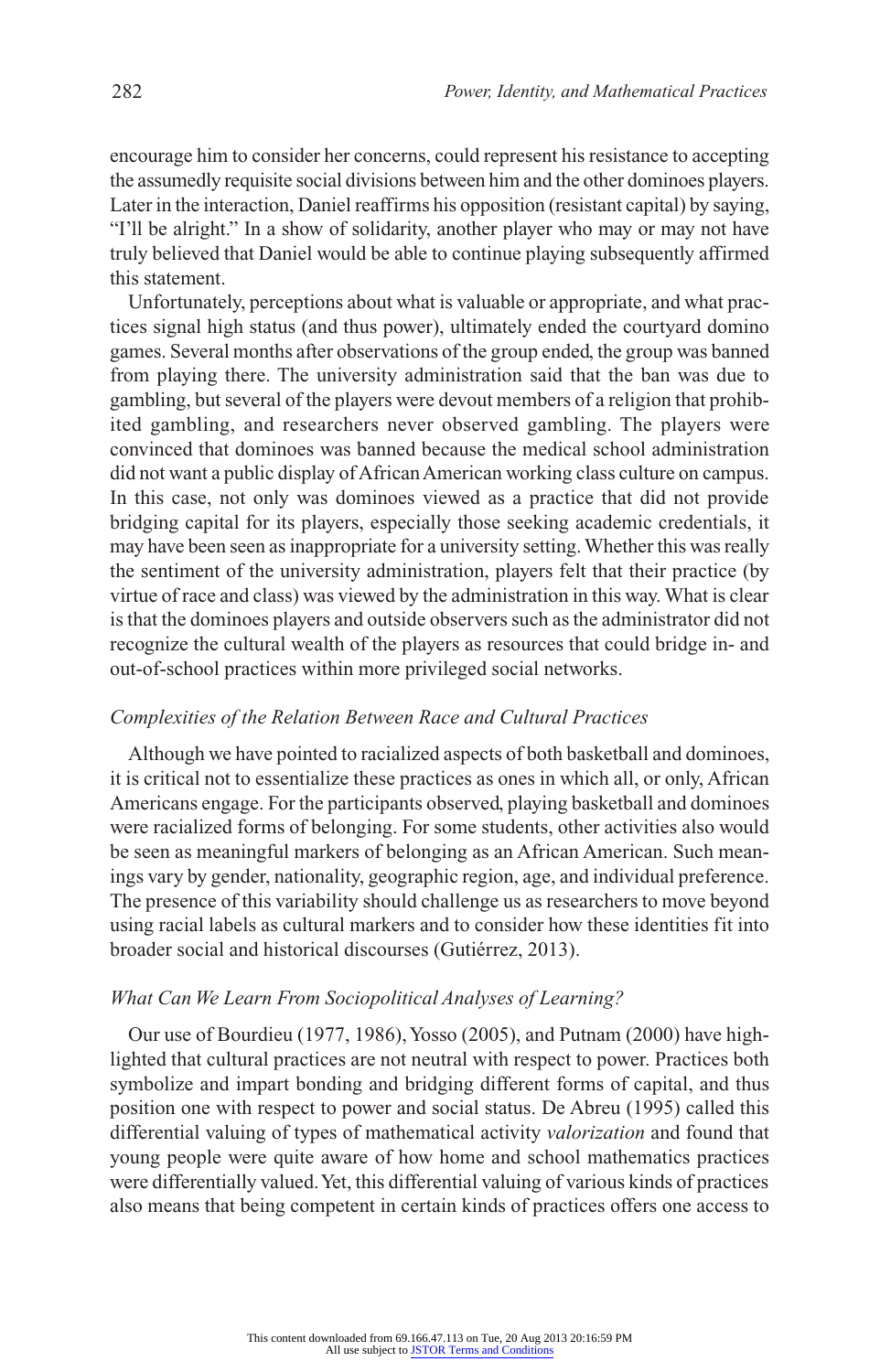power, whereas being competent in others may result in marginalization. It may not be enough for our studies of mathematics learning to compare knowledge in school and out of school and conclude that "transfer" is not occurring; rather, we must also consider the way in which power is being differentially—and often problematically—conferred as young people are positioned within cultural practices.

Our analyses have illustrated that race and identity are an important part of understanding the access to cultural practices and the types of capital expressed and taken up within them. Identities are developed through interaction within cultural practices and can be sources of power or marginalization. Coming to understand and develop ways of capturing processes of power in cultural practices is crucial to furthering our scholarship in mathematics education and in culture and learning. When we fail to account for power in our work, power dynamics are still present—we simply leave them implicit and remain unable to question, challenge, or deconstruct them.

## *Implications for Mathematics Teaching and Learning in School*

We conclude by offering what we think are the implications for mathematics teachers and students, as well as researchers, in moving toward a power-oriented analysis similar to those presented here. Often, when Nasir has presented these data, audience members have concluded that the natural implication of this work is that we should teach mathematics to African American students using basketball and dominoes. From our perspective, that assumption is problematic for several reasons. First, it essentializes African Americans as homogenous—it is not true that all black students engage in these practices, and assuming that they do and teaching from that assumption may alienate students and reify racial stereotypes that all African Americans value these practices and related social networks (in addition to not being effective instructionally).

Second, teaching primarily within the confines of these particular cultural practices (for instance, basketball and dominoes) could limit students' access to bridging other important capital that is established within mathematics, because students need to be exposed to a variety of mathematical ideas and academic discourses. This includes those practices that traditionally have been valued in mathematics and its related networks. Likewise, teachers of mathematics need to recognize the diverse cultural wealth that students use to bridge their in- and outof-school mathematical practices and experiences. And finally, such an approach assumes that certain students need special instruction because of cultural and/or cognitive deficits, as opposed to recognizing that there are dominant perspectives that make value judgments about what types of knowledge and practices should be empowered rather than marginalized. Although we would not want to foreclose the possible benefits of tapping into the informal mathematical knowledge students gain in the practices of basketball and dominoes (as they do in other out-of-school practices), we emphasize these cautions.

If the primary message is not "teach mathematics through basketball and dominoes," how might understanding these practices and their meanings to learners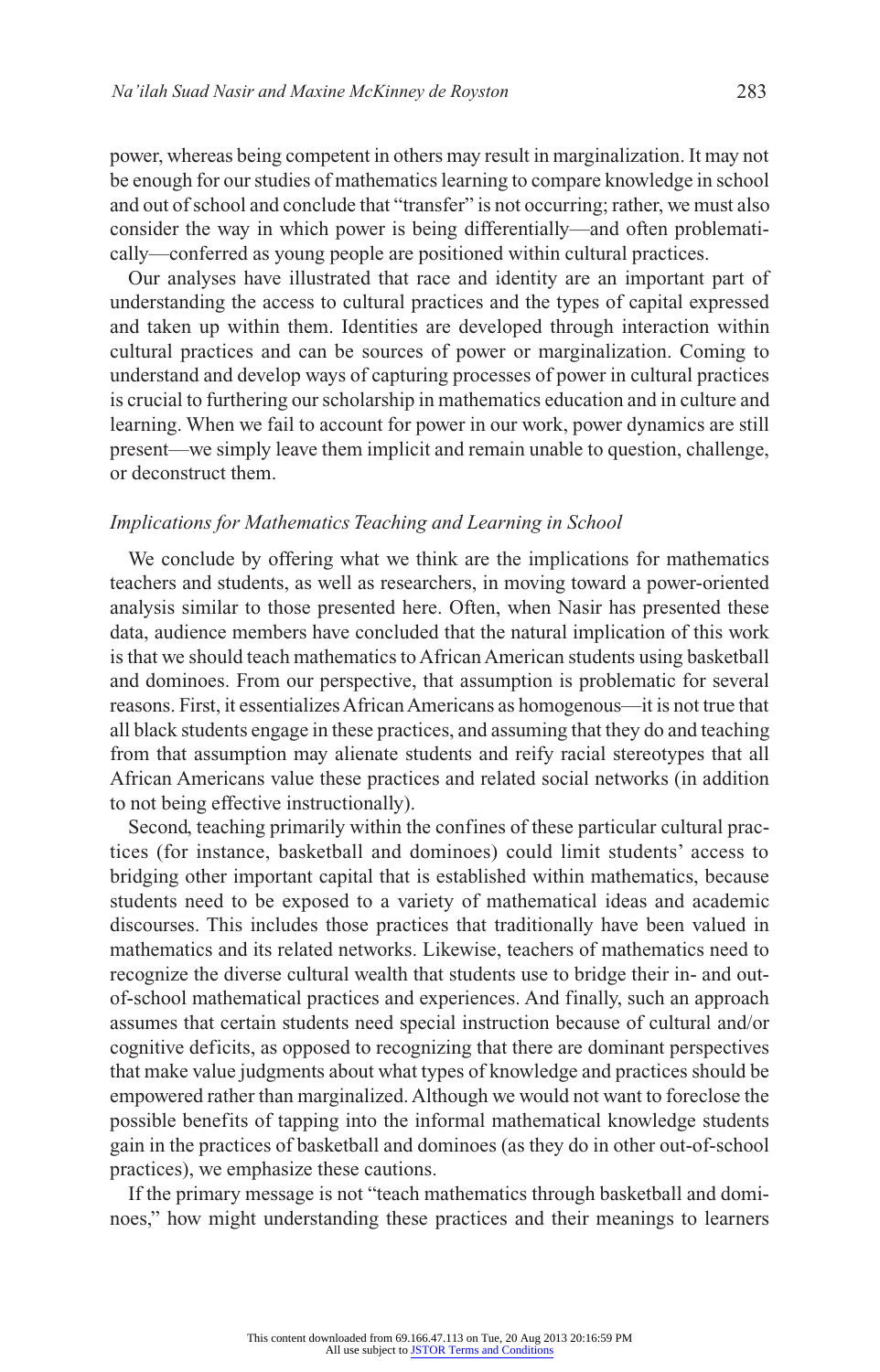outside school shift the way teachers think about their work with students? This work suggests that educators and researchers take a step back and invoke a broader analytical lens on teaching and learning in mathematics. We must see teaching and learning as a social and political process in addition to a cognitive process (for further discussion, see Gutstein, 2006, and Gutiérrez, 2000, 2002). The analyses presented here highlight the ways in which power is at play as our society decides which kinds of mathematical thinking, discourses, strategies, and social networks to privilege, as well as when we structure access to certain kinds of practices for some students but not others.

Another important implication of this work is that we might help students think about and value the various forms of knowledge that they have acquired from cultural practices and affiliations outside school and deconstruct the ways in which some kinds of knowledge are valued (hold power) in some settings while others are not. In other words, teachers could help students reflect on the types of mathematical knowledge they engage in outside school and on why only certain types of mathematical thinking and practices are valued in school. This would support the development of a critical consciousness in students, with which they would better understand and deconstruct the ways in which power operates in their lives in relation to mathematical thinking and learning.

Furthermore, teachers and mathematics educators should view achievement disparities in mathematics as part of a broader set of social forces that privilege some and marginalize others, rather than as individual student or group deficiencies. Given that school systems across the nation all reproduce the same general outcomes with respect to differences in achievement by race and class, then our work to teach *all* students requires disrupting these normative patterns of achievement. This knowledge means that we come to view the teaching and learning of mathematics as not only an issue of building the individual cognitive skills of students but also as a political issue: providing access and valuing diverse forms of mathematical knowledge as a civil right (Moses & Cobb, 2001). This view challenges the ways in which we currently diagnose failures in mathematics—as individual or cultural failings—and conceptualize what constitutes achievement.

Finally, this work has implications for thinking about how we as researchers analyze the relations between power and identity for students. We have argued that students' identity choices and memberships in particular social networks are eclipsed by limiting stereotypes about "people like them"—be they black people, poor people, or male people. This limiting of identity choices and differential valuing of certain groups is a key way that marginalization is perpetuated in schools, because it constrains both real and perceived opportunities and limits students' access to embodied and institutionalized forms of capital and networks. Rather than perpetuating these constraints, we as researchers must add to our analytical repertoire the tools to examine how issues of power and identity are at play within and across in-school and out-of-school learning settings. Approaching our data differently is one step we can take; the other is that we may, in fact, have to begin to consider different types of data that more appropriately illustrate how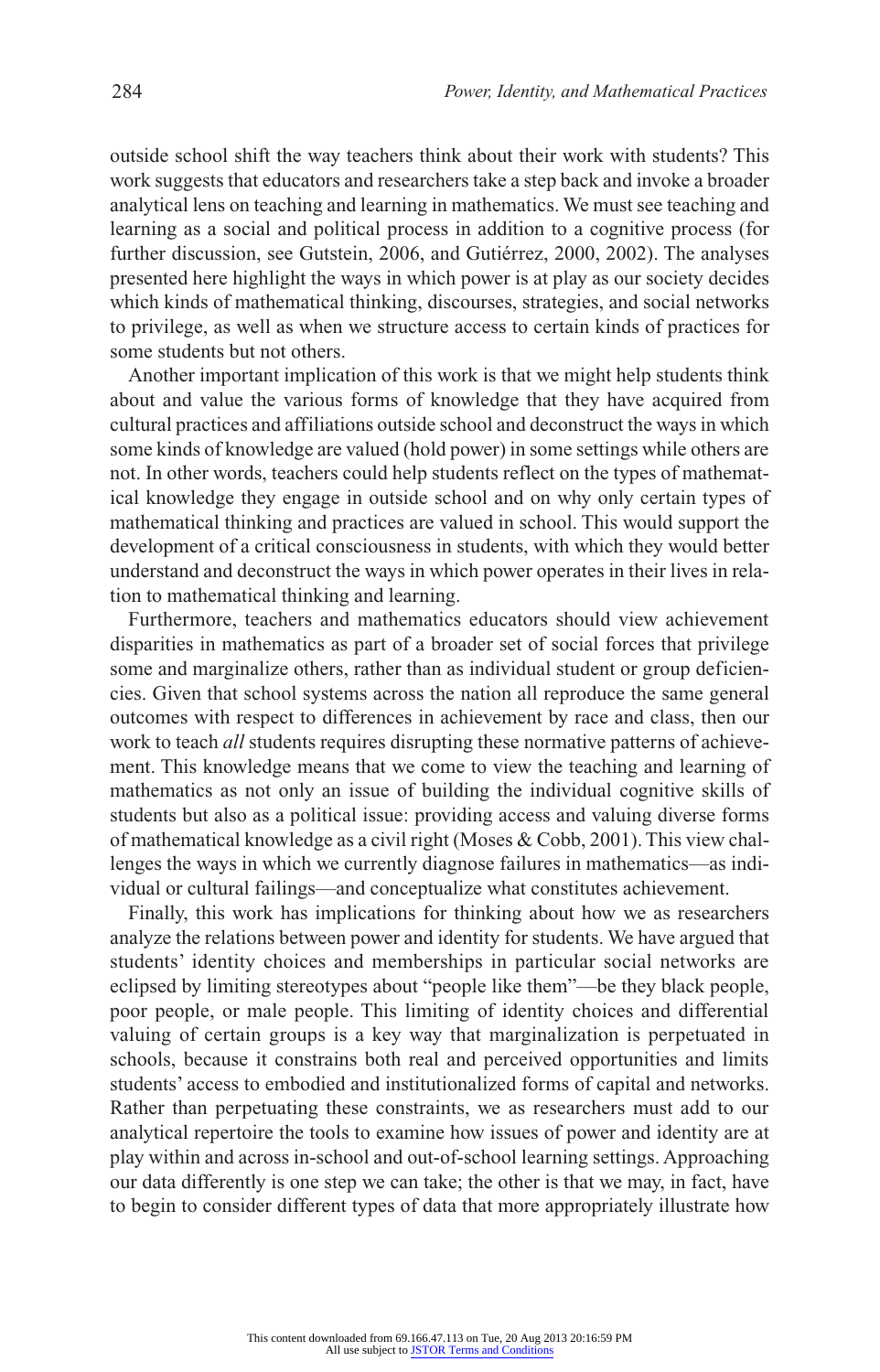power relations are reproduced and contested within our research settings.

It is our hope that the ideas presented in this paper prompt us as mathematics educators to see our work as fundamentally tied to teaching and learning as a social and political process. We are not simply creating new types of mathematical understandings in minds, but we also are educating *people* in a world that is deeply stratified and categorically unequal.

#### **REFERENCES**

- $\rightarrow$  Bobo, L. D. (1999). Prejudice as group position: Microfoundations of a sociological approach to racism and race relations. *Journal of Social Issues, 55*, 445–467. doi:10.1111/0022-4537.00127
	- Bonilla-Silva, E. (2006). *Racism without racists: Color-blind racism and the persistence of racial inequality in the United States* (2nd ed.). Oxford, England: Rowman & Littlefield.
	- Bourdieu, P. (1977). *Outline of a theory of practice*. New York, NY: Cambridge University Press.
	- Bourdieu, P. (1986). Forms of capital. In J. G. Richardson (Ed.), *Handbook for theory and research for the sociology of education* (pp. 241–258). Westport, CT: Greenwood.
	- Bourdieu, P., & Passeron, J. C. (1990). *Reproduction in education, society and culture*. London, England: Sage.
	- Bowles, S., & Gintis, H. (1976). *Schooling in capitalist America: Educational reform and the contradictions of economic life.* New York, NY: Basic Books.
	- Carter, P. L. (2005). *Keepin' it real: School success beyond black and white.* New York, NY: Oxford University Press.
	- Cole, M. (1996). Interacting minds in a life-span perspective: A cultural-historical approach to culture and cognitive development. In P. B. Baltes & U. M. Staudinger (Eds.), *Interactive minds: Life-span perspectives on the social foundation of cognition* (pp. 59–87). New York, NY: Cambridge University Press.
	- Dance, L. J. (2002). *Tough fronts: The impact of street culture on schooling*. London, England: Routledge.
	- Darling-Hammond, L. (2005) New standards and old inequalities: School reform and the education of African American students. In J. E. King (Ed.), *Black education: A transformative research and action agenda for the new century* (pp. 197–224). Mahwah, NJ: Erlbaum.
- $\rightarrow$  De Abreu, G. (1995). Understanding how children experience the relationship between home and school mathematics. *Mind, Culture, and Activity, 2*, 119–142.
	- Diversity in Mathematics Education Center for Learning and Teaching. (2007). Culture, race, power, and mathematics education. In F. K. Lester Jr. (Ed.), *Second handbook of research on mathematics teaching and learning* (pp. 405–434). Charlotte, NC: Information Age.
	- Ferguson, A. A. (2000). *Bad boys: Public schools in the making of black masculinity*. Ann Arbor, MI: University of Michigan.
- $\rightarrow$  Fordham, S., & Ogbu, J. U. (1986). Black students' school success: Coping with the burden of "acting" white." *The Urban Review, 18*, 176–206.
	- Frederickson, G. (1988). *The arrogance of race: Historical perspectives on slavery, racism, and social inequality*. Hanover, NH: Wesleyan University Press.
	- Gay, J., & Cole, M. (1967). *The new mathematics and an old culture: A study of learning among the Kpelle of Liberia*. New York, NY: Holt, Rinehart, & Winston.
- Gresalfi, M., Martin, T., Hand, V., & Greeno, J. (2008). Constructing competence: An analysis of student participation in the activity systems of mathematics classrooms. *Educational Studies in Mathematics, 70*, 49–70. doi:10.1007/s10649-008-9141-5
- Gutiérrez, R. (2000). Advancing African American, urban youth in mathematics: Unpacking the success of one mathematics department. *American Journal of Education, 109*, 63–111. http://www. jstor.org/page/journal/amerjeduc/about.html
- Gutiérrez, R. (2002). Enabling the practice of mathematics teachers in context: Toward a new equity research agenda. *Mathematical Thinking and Learning, 4*, 145–187. doi:10.1207/S15327833MTL04023\_4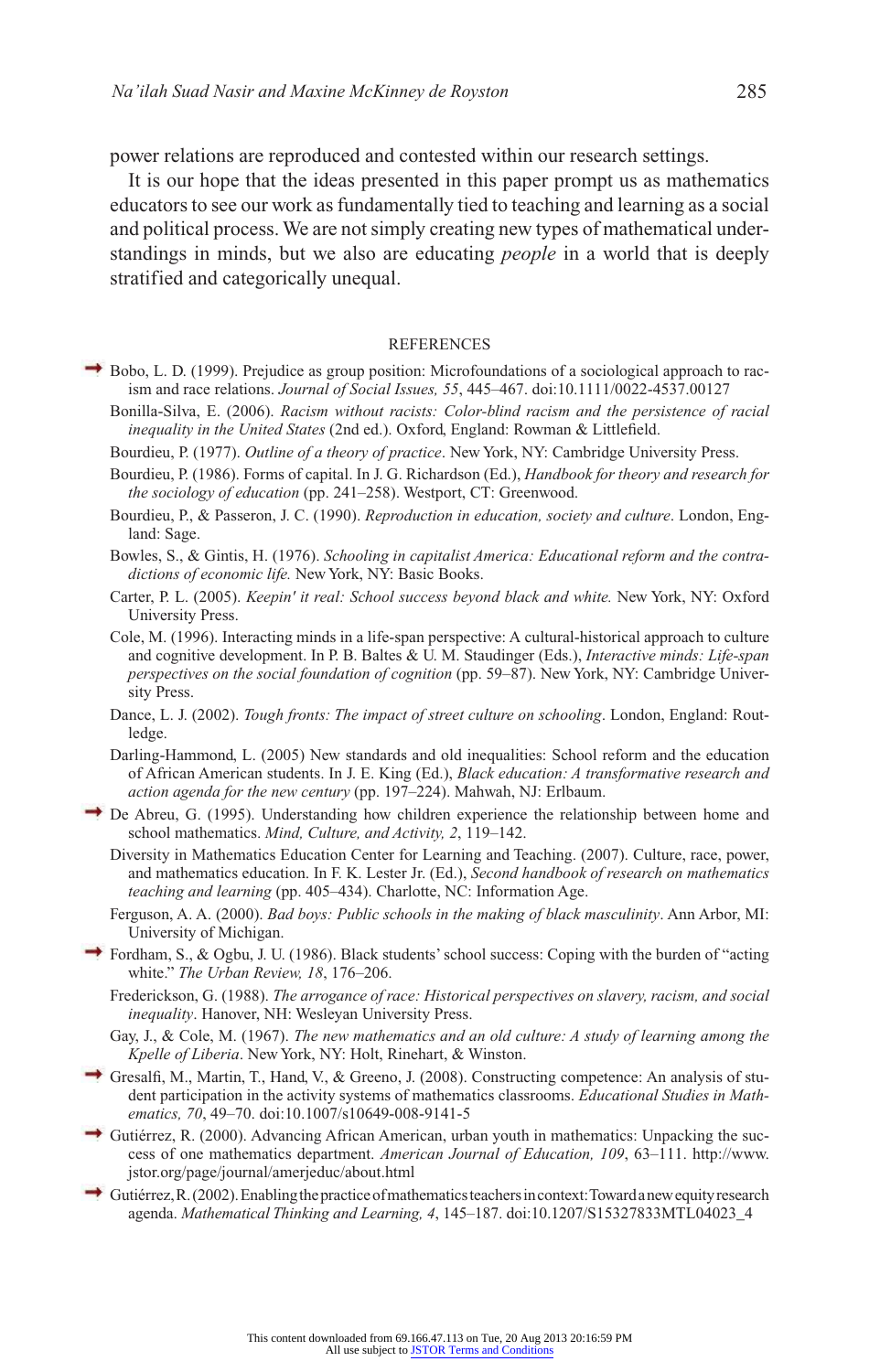- Gutiérrez, R. (2013). The sociopolitical turn in mathematics education. *Journal for Research in Mathematics Education, 44,* 37–68.
- Gutstein, E. (2006). *Reading and writing the world with mathematics: Toward a pedagogy for social justice*. New York, NY: Routledge.
- Ladson-Billings, G., & Tate, W. F., IV. (1995). Toward a critical race theory of education. *Teachers College Record, 97*, 47–68. http://www.tcrecord.org
- Lave, J. (1997). The culture of acquisition and the practice of understanding. In D. Kirshner & J. A. Whitson (Eds.), *Situated cognition: Social, semiotic, and psychological perspectives* (pp. 17–36). Mahwah, NJ: Erlbaum.
- Lave, J., Murtaugh, M., & de la Rocha, O. (1984). The dialectic of arithmetic in grocery shopping. In B. Rogoff & J. Lave (Eds.), *Everyday cognition: Its development in social context* (pp. 67–94). Cambridge, MA: Harvard University Press.
- Lerman, S. (2000). The social turn in mathematics education research. In J. Boaler (Ed.), *Multiple perspectives on mathematics teaching and learning* (pp. 19–44). Westport, CT: Ablex.
- Martin, D. B. (2000). *Mathematics success and failure among African American youth: The roles of sociohistorical context, community forces, school influence, and individual agency*. Mahwah, NJ: Erlbaum.
- Martin, D. B. (2009). Researching race in mathematics education. *Teachers College Record, 111*, 295–338. http://www.tcrecord.org
- Moses, R., & Cobb, C. (2001). *Radical equations: Math literacy and civil rights*. Boston, MA: Beacon Press.
- Nasir, N. S. (2000). Points ain't everything: Emergent goals and average and percent understandings in the play of basketball among African American students. *Anthropology & Education Quarterly, 31*, 283–305. doi:10.1525/aeq.2000.31.3.283
- Nasir, N. S. (2002). Identity, goals, and learning: Mathematics in cultural practice. *Mathematical Thinking and Learning, 4*, 213–247. doi:10.1207/S15327833MTL04023\_6
- Nasir, N. S. (2005). Individual cognitive structuring and the sociocultural context: Strategy shifts in the game of dominoes. *Journal of the Learning Sciences, 14*, 5–34.
- Nasir, N. S., & Hand, V. (2008). From the court to the classroom: Opportunities for engagement, learning, and identity in basketball and classroom mathematics. *Journal of the Learning Sciences, 17*, 143–161.
	- Nasir, N. S., McLaughlin, M. W., & Jones, A. (2009). What does it mean to be African American? Constructions of race and academic identity in an urban public high school. *American Educational Research Journal, 46*, 78–114. doi:10.3102/0002831208323279
- Nasir, N. S., & Saxe, G. B. (2003). Ethnic and academic identities: A cultural practice perspective on emerging tensions and their management in the lives of minority students. *Educational Researcher, 32*(5), 14–18. doi:10.3102/0013189X032005014
- Noguera, P. A. (2003). The trouble with Black boys: The role and influence of environmental and cultural factors on the academic performance of African American males. *Urban Education, 38*, 431–459. doi:10.1177/0042085903038004005
	- Omi, M., & Winant, H. (1994). *Racial formation in the United States: From the 1960s to the 1990s* (2nd ed.). New York, NY: Routledge.
- Portes, A. (1998). Social capital: Its origins and applications in modern sociology. *Annual Review of Sociology, 24*, 1–24.
	- Putnam, R. D. (2000). *Bowling alone: The collapse and revival of American community*. New York, NY: Simon & Schuster.
	- Rogoff, B. (1990). *Apprenticeship in thinking: Cognitive development in social context*. Oxford, England: Oxford University Press.
- Saxe, G. B. (1988). Candy selling and math learning. *Educational Researcher, 17*(6), 14–21. doi:10.3102/0013189X017006014
	- Saxe, G. B. (1991). *Culture and cognitive development: Studies in mathematical understanding*. Hillsdale, NJ: Erlbaum.
- Saxe, G. B. (1999). Cognition, development, and cultural practices. *New Directions for Child and Adolescent Development, 83*, 19–35. doi:10.1002/cd.23219998304